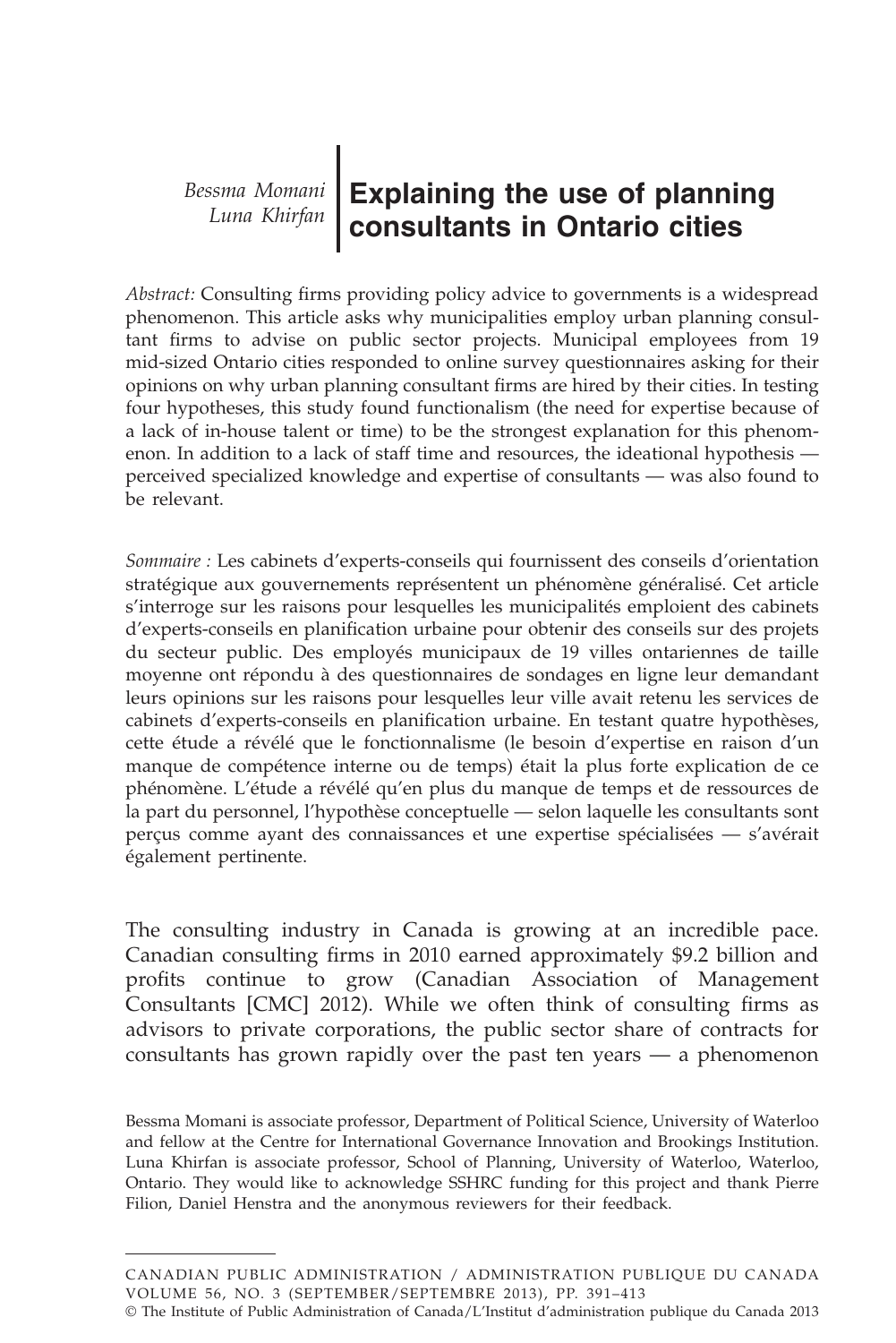that is prevalent worldwide (Kennedy Research 2012). In 2010, the Canadian public sector represented 49 per cent of consulting firms' clients in comparison to the Canadian private sector, which stood at 45 per cent, while the not-for-profit sector constituted only 5 per cent of their clientele (CMC 2012). Provincial governments accounted for the largest share of the use of consultants within the public sector (66 per cent in 2010) and most notably in advising on health care reforms. Nevertheless, the federal government and municipal governments are also key clients. To extrapolate generalized arguments about why consulting firms are used by the public service, this article pursues a micro-level of analysis by testing its hypotheses at the city level.<sup>1</sup> It examines one area where consultants are frequently utilized by municipal governments: urban planning and design.

The urban planning and design consulting industry has steadily expanded its presence into municipalities. Urban planning and design consulting firms boast of their expert knowledge and creativity in finding solutions to growth and development issues facing municipalities all across Canada.2 Working with municipal staff, the public, architects and engineers, these firms are shaping the urban development process by offering a full range of planning services associated with preparing official plan amendments, zoning bylaw amendments, draft plans of subdivision, site plan approvals, minor variances and severances for their municipal government clients. The central research question of this article is why do municipalities employ urban planning consultant firms to advise on public sector projects? Despite the increasing involvement of urban consulting firms in municipal infrastructure projects, no systematic study has investigated why municipalities hire external consulting firms. What is lacking is an empirical assessment of the underlying factors that contribute to the increasing use of urban planning consulting firms. We selected 19 mediumsized municipal governments in Ontario to partake in an online survey assessing their views on the use of urban planning and design consulting firms. This research project offers the first evidence-based study of municipal staff perceptions of why Canadian municipalities contract urban planning firms to provide them with advice.

Understanding why municipalities retain urban planning consultancy firms for local projects should help academics and practitioners to better understand the larger implications of hiring external consultants to give policy advice. Stewart and Smith (2007) remind us that, in an era when senior orders of government are devolving responsibilities to municipalities, the policy capacity of municipalities is of vital concern (also see International Labour Organization 2001). The findings should allow local government officials to design and implement changes that fit the demands of municipal constituencies and enhance the efficiency and functionality of local governance processes.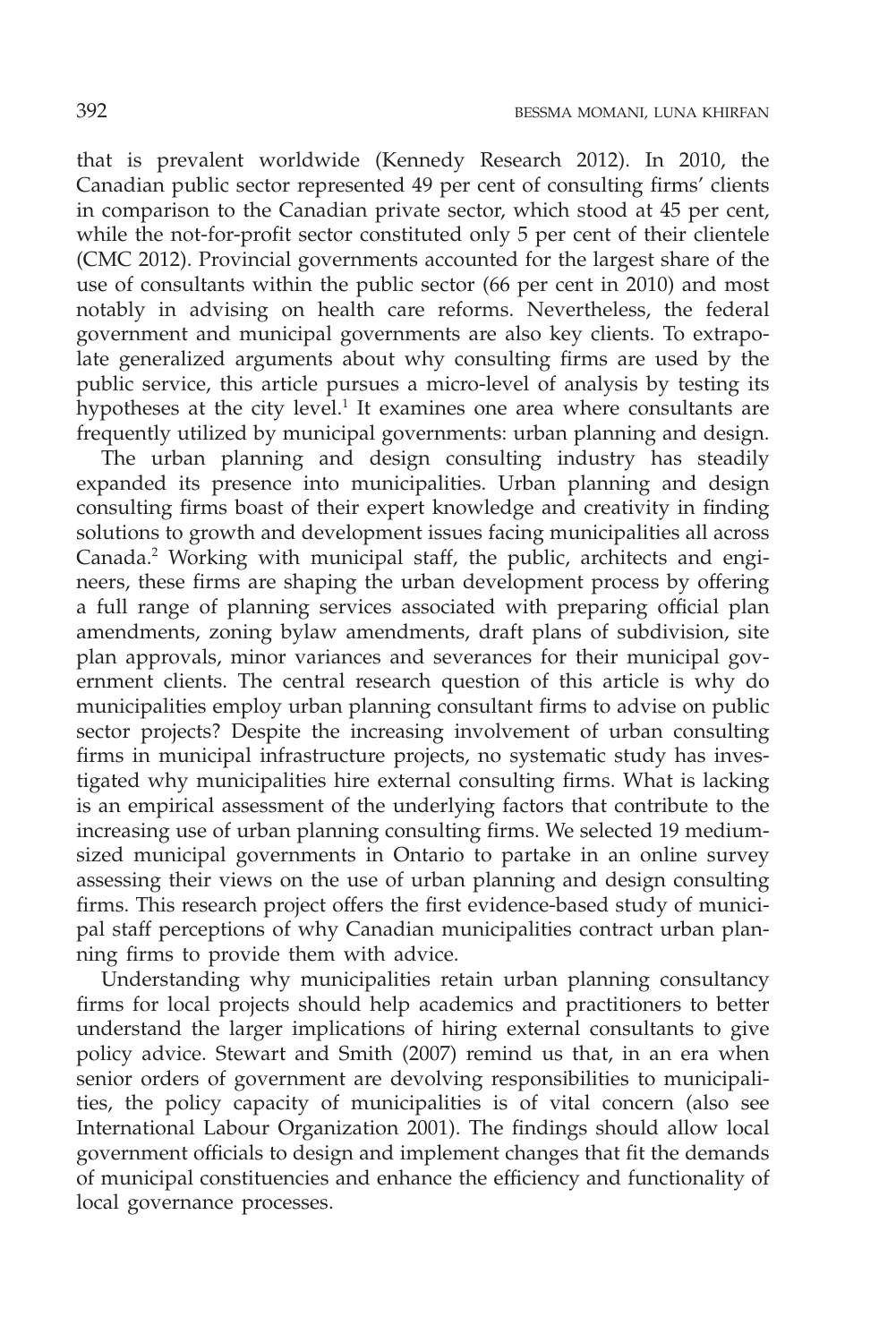## **Why do governments use external consultants?**

The increased presence of external consultants in the public policy process has been well documented and established in public discourse; its pervasiveness called a "consultocracy" (Hood and Jackson 1991: 24). In one of the first Canadian academic studies on the subject, Bakvis (1997: 119) suggested that the increased use of consultants in policy making was attributable to the desire of governments for more informal "kitchen cabinets"; that is, politicized advice tailored to the agenda of political executives. In an era of increased politicization of policy and the decentralization of policy making, Wellstead and Stedman argue that policy makers are more inclined today to rely on "political and ideological preferences rather than formal analysis" (2010: 896). The implication is that municipal officials are likely to depend on a "wider set of policy instruments" such as seeking the advice of external consultants (Wellstead and Stedman 2010: 896). Bakvis (1997: 112) does not argue that this invariably leads to a hollowing out of governance structures, but rather that consultants are "instruments" of governments.

There is a dearth of academic literature explaining why municipalities, or for that matter other orders of government in Canada or around the globe, use external consultants to provide policy advice. Bakvis (1997) provided a survey of the issues, but he did not conduct an empirical study. This is part of a larger challenge in studying this topic. Saint-Martin (1998) offered one of the first accounts of consulting firms by comparing Britain, Canada and France, exploring why consulting firms in the first two countries had more influence in government policy making circles than in France. He concluded that institutional openness in Britain and Canada explained why consultants had more access to key decisionmaking centres. Saint-Martin, however, did not uncover why governments sought the advice of consulting firms. Moreover, this important study did not ascertain the view of government officials to provide an in-depth assessment of how and why governments use consulting firms and their expertise.

Using a quantitative methodology, Perl and White (2002) studied the rise of consultants in the policy process during the 1980s and 1990s. They found a correlation between how the Canadian federal government decreased its in-house operational and administrative support workers and increased expenditure on policy consultants. Specifically, they found that "in statistical terms, the adjusted  $R^2$  was recorded at 0.931, which simply means that operational and administrative support explained 93.1 per cent of the variance in policy consulting expenditures" (Perl and White 2002: 56). Speers (2007) also studied the ethical and real policy challenges of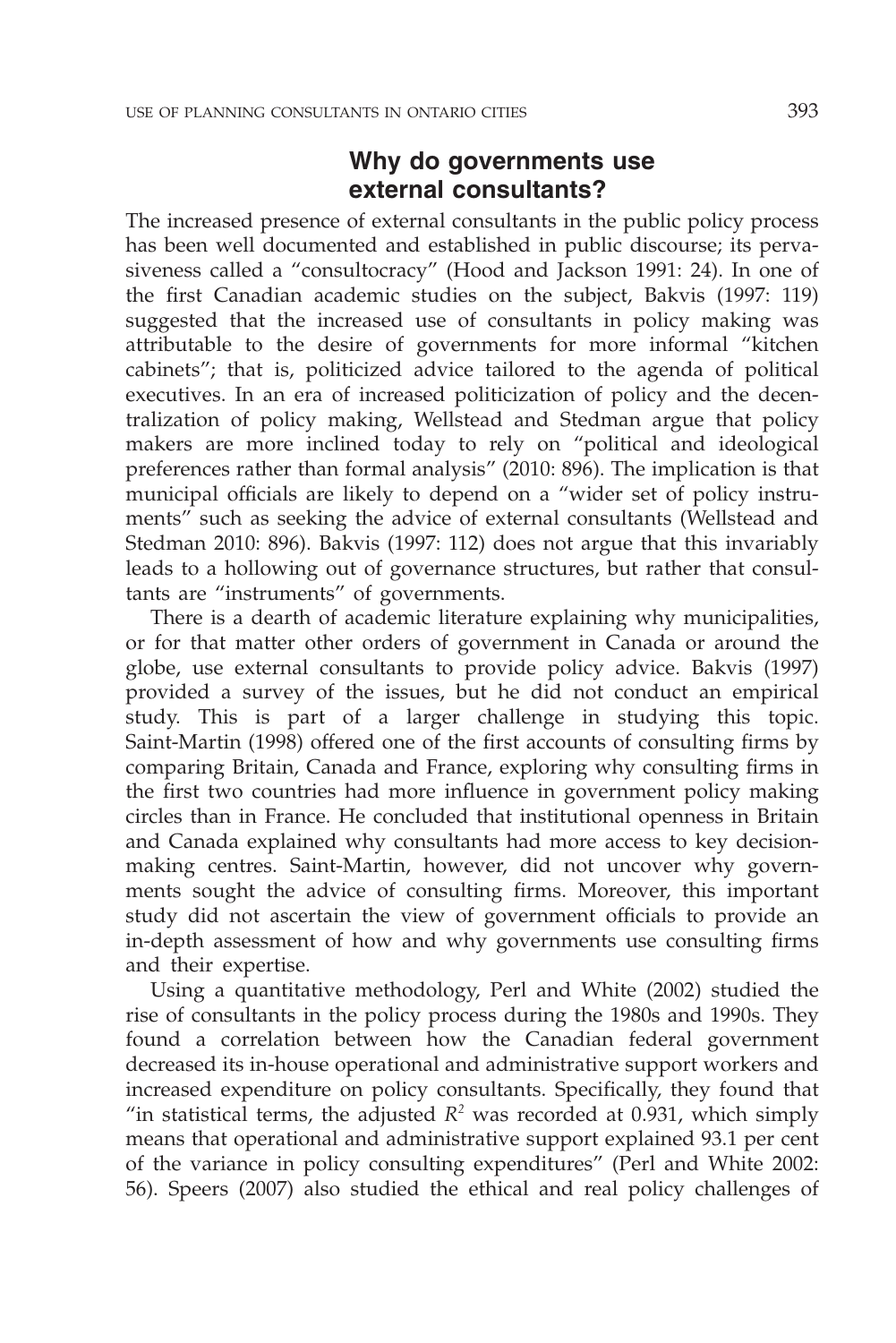contracting external consultants into the public policy process. However, neither Perl and White (2002) nor Speers (2007) used an empirical method to ask the public service for their views and assessments of why consultants are increasingly contracted. Remedying this deficit was a major motivation behind this research project.

> *[A]lthough it is stronger in some cities than others, municipal policy analysis capacity is generally weaker than that of the provincial and federal governments*

This study investigates why municipalities employ urban planning consultancy firms to advise on public sector projects. To answer this central research question, it identifies several possible political explanations for government policy choices and actions, drawing on and combining earlier theoretical models proposed by Dolowitz and Marsh (1996) and Parsons (2007). Four potential causal explanations that range from soft power (logic of interpretation) to hard power (logic of position) are proposed. These explanatory variables emphasize the following: 1) functionalist needs; 2) constructivist arguments; 3) ideational and emulation arguments; and 4) external financial interests. Using these four ideal typologies, this article further catalogues the broader literature on Canadian municipalities and policy consultants to construct a theoretical framework that can help to answer the research question.

# Functionalist needs: compensating for weak capacity

From a functionalist perspective, it is assumed that municipal governments use "perfect rationality" and hence autonomously, voluntarily and independently choose consulting firms for policy advice because municipal governments lack the domestic capacity to generate the required knowledge. This logic is consistent with Perl and White (2002), who argued that the external, technical advice lacking in the public service is increasingly provided by consultants. They label this as the "knowledge expansion hypothesis" and explain that "there is evidence that the need for professional expertise may have shifted in ways that require key analytical contributions from outside the public service on a continuing basis" (2002: 57).

This functionalist argument is further supported by the findings of Stewart and Smith (2007), who argue that the "policy analytical capacity" of municipal governments is generally weak. They find that, although it is stronger in some cities than others, municipal policy analysis capacity is generally weaker than that of the provincial and federal governments.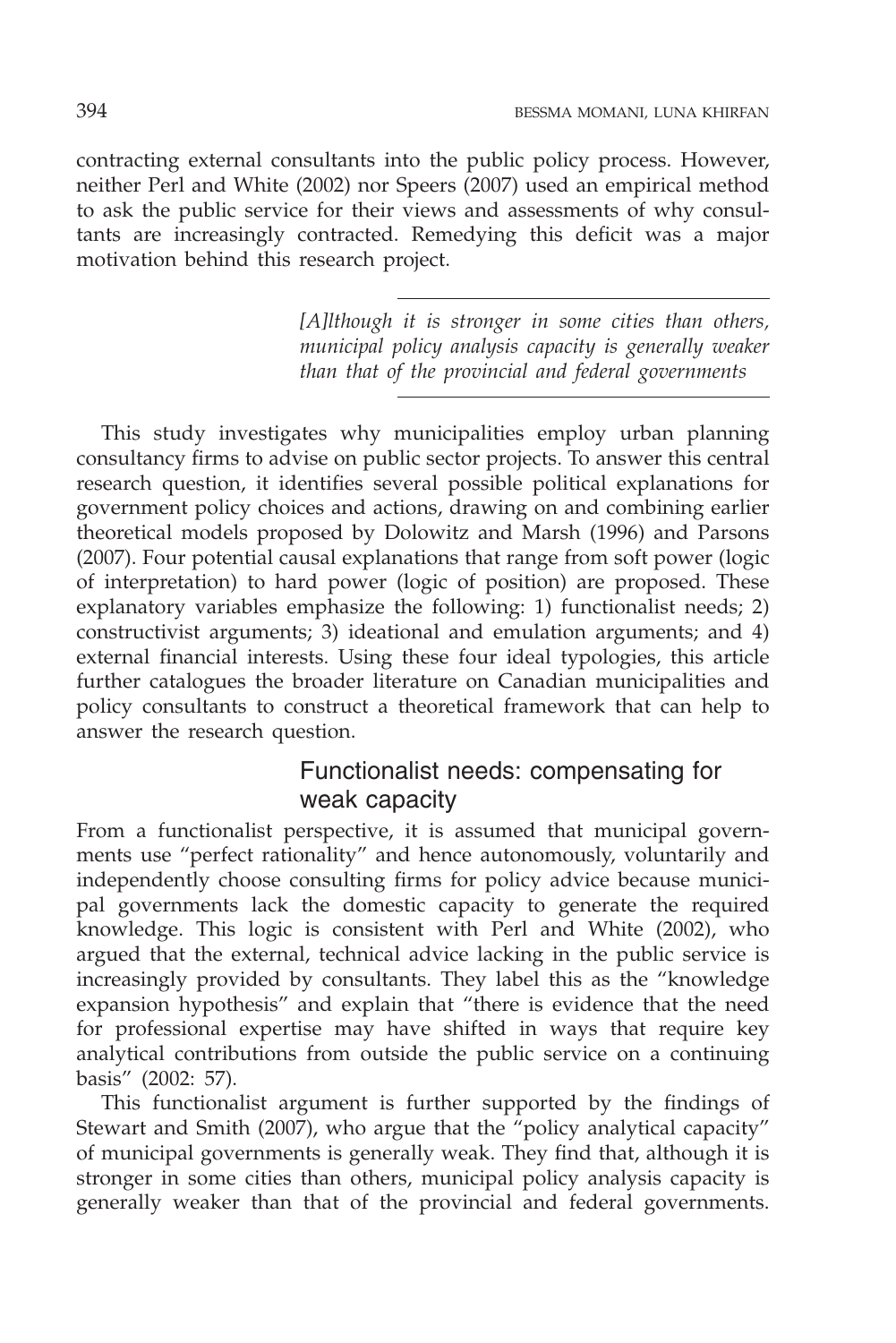Taking this argument one step further, Stewart and Smith suggest that cities with better policy capacity, such as Montreal, are more likely to afford and therefore rely on outside policy advice from "external knowledge generators and knowledge brokers" (2007: 283). They argue that this results in "better public policy analysis" (283). Moreover, as Donald Savoie (2004: 7) reminds us "policy issues no longer respect organizational boundaries and, as a result, policy-making has now become horizontal, consultative and porous." Building on these findings, Howlett (2009) agrees that weak policy capacity and porosity can lead to contracting more consultants to supplement the work of in-house public servants.

In international relations literature, for example, it is often argued that state governments seek external policy ideas from non-state actors or, by extension, other transfer agents because governments need specialized knowledge not found in-house (see, for example, Goldstein and Montiel 1986; Haggard and Kaufman 1992; Conway 1994; Bird 2001). Similarly, management studies argue that private and public sector firms contract consulting firms because they can provide advice with "economies of scale," "economies of scope" and "economies of repetition" (Morgan, Sturdy, and Quack 2006). In short, functionalist arguments presuppose that governments contract consulting firms to provide policy advice because of a lack of in-house capacity to provide the transferred knowledge efficiently.

## Constructivist arguments: perceptions of superior external advice

A constructivist argument assumes that municipal governments use "cognitive shortcuts" and are socialized to believe that consulting firms have expertise that is superior to that of municipal staff, inadvertently empowering consultants. Constructivist approaches in political science have argued that governments rely on the advice of external consultants because of the persuasive ability of these agents to shape and alter governments' preferences and policies. This growing body of scholarship, loosely labeled social constructivist for its emphasis on the inter-subjective character of social contexts, has attempted to analyze government policies by better understanding intrinsic cognitive factors. Consultants are part of a category of knowledge transfer agents whose new ideas percolate through government policy spaces to reduce uncertainty and solve policy problems (see Blyth 2002 for broader constructivist arguments).

Social constructivists argue that transfer agents' legitimacy and expertise explain why governments listen to them (Barnett and Finnemore 2004: 68). Here, consultants can be viewed as members of an epistemic community that possesses specialized knowledge and expertise. Over time, knowledge transfer agents gain the respect and deference of policy makers through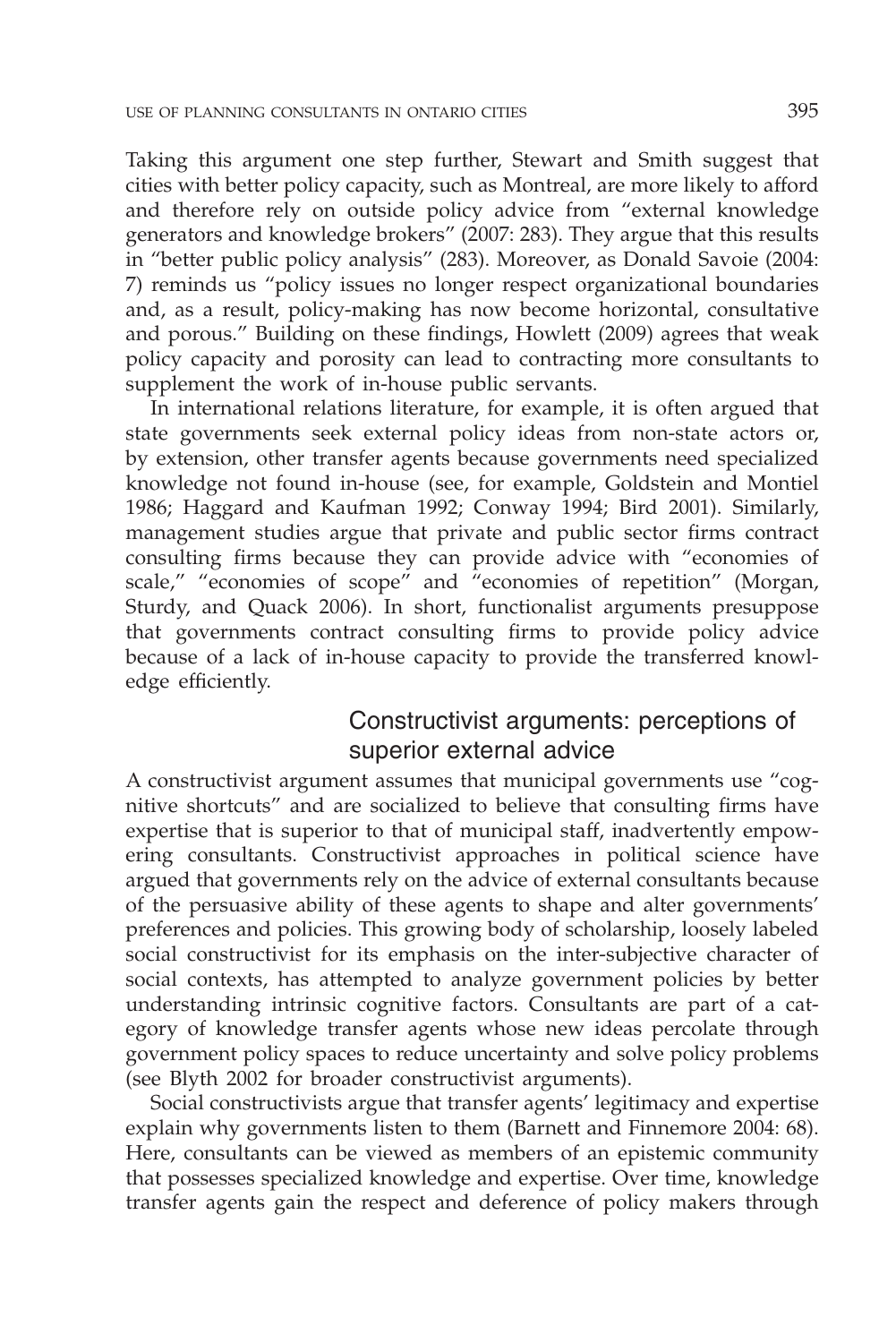repeated contact. As Barnett and Finnemore explain in their study of international civil servants' interaction with domestic governments, knowledge transfer agents can gain influence by being *in authorit*y (for example, by holding key positions, notable roles and seats from which to exercise power) and by being *an authority* (for example, by having exclusive expertise, training, experience and respected solutions to policy dilemmas) (2004: 25–26). After all, consulting firms often market their services as specialized knowledge and expertise; Barnett and Finnemore's (2004) model shows how these consultants can be both *an* authority in advising on key policy problems and hence become *in* authority by holding significant power in the policy-making process.

Management studies of private sector consultants have generally demonstrated that clients hire consulting firms because they tend to recruit the perceived "intellectual elite" of their fields (Armbruster 2004: 1259), who provide specialized knowledge and expertise otherwise unavailable in-house (Starbuck 1992; Moore and Birkinshaw 1998; Werr 2002). Consulting firms are often seen as "high quality" (Aharoni 2000: 128) and are recommended by elite circles of "networked trust" (Glucker and Armbruster 2003). Hence, consulting firms cultivate the idea that they are providers of innovative solutions stemming from their unique and independent expertise. Evaluating the consultants' perspective, Lapsley and Oldfield found that, despite the dominant media and public narrative of consultants as "witchdoctors," the consultants who were involved in U.K. public sector reform were "less motivated by a desire to transform (a 'mission'); instead, their motivation appears to be closer to the idea of epistemic communities who have certain skills for sale – 'trade' " (2001: 527).

In this vein, Lindquist asserts: "When such 'real' policy analysis *is* demanded, the reflex is often to retain experienced policy consultants, or a handful of 'go-to' people in the public service" (2009: 5). Some of these consultants, Lindquist adds, have resulted from the brain-drain of former public servants who chose to work for the more flexible and higher salaries of the consultancy sector (5). As policy consultants become perceived as an authority on particular subject matters and as these consultants are viewed, objectively or subjectively, as more skilled and innovative than their government counterparts, they cultivate a social and cognitive understanding of the positive benefits of their work and its relative superiority to that which would be produced in-house.

If this hypothesis holds, then municipalities have the in-house capability of performing the work of consultants, but the overwhelming socialization or perception of civil servants is that consultants are necessary because they are authorities on the subject matter. To illustrate this more pointedly, consider this statement by Lindquist: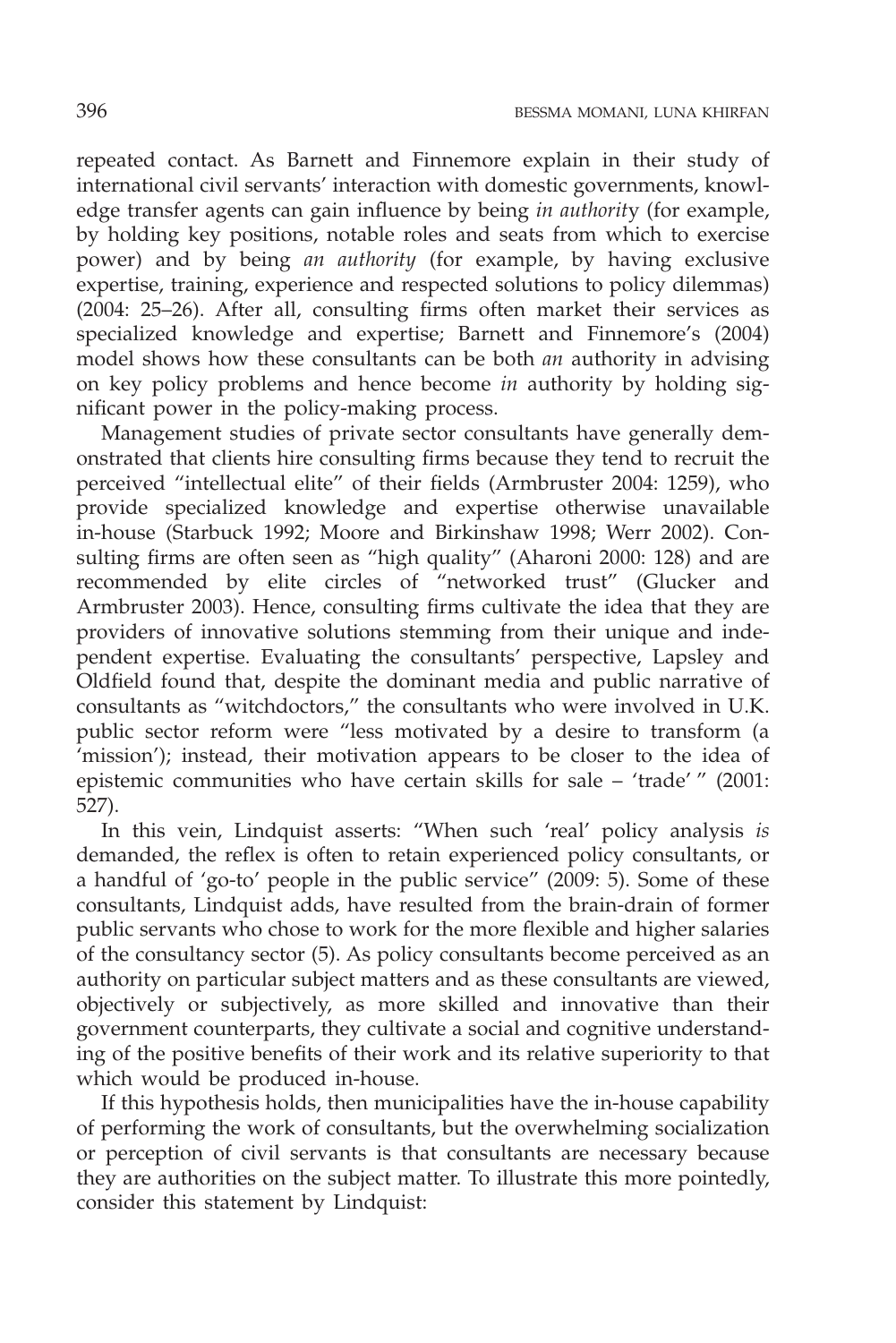They rely on consultants to deal with peak demands, and stories circulate about consultants doing the heavy lifting on strategic policy analysis and cabinet documents, although no policy assistant deputy minister would admit this happens. Indeed, one concern is that public service departments and ministries have come to rely too heavily on consultants, particularly for key strategic deliverables (2009: 5).

As stories of consultants performing "the heavy lifting" proliferate, public servants perceive consultants as authorities on key policy issues, which solidifies the place of consultants in the policy process. This explains why, at times, as Lapsley and Oldfield (2001: 527) found, consultants were hired to legitimize internal decisions. This suggests that, if public service management were to make certain policy recommendations, they would be seen as less objective or perhaps less authoritative than a consultant, who may be perceived as providing superior and impartial analysis and therefore deemed to be an authority on the policy or decision matter at hand.

# Ideational and emulation arguments: a check on public service advice

Ideational and emulation arguments assume that municipal governments are pressured by an entrenched, ideological, pro-business belief system. The pressure of ideological currents like the New Public Management (NPM), neoliberalism or globalization on local government is well documented in numerous studies (see Diefenbach 2009). These grander ideological pressures are intertwined and often viewed as part of an "epochal development" that leaves civil servants with little to no agency (2009).

With the pervasiveness of NPM principles among the public service, municipal governments' contract consulting firms because of the latter's positive reputation as advocates of "best practices" found in business. As Diefenbach (2009) points out: "The basic idea of NPM is to make public sector organizations — and the people working in them! — much more 'business-like' and 'market-oriented', that is, performance-, cost-, efficiencyand audit-oriented" (893). For many critics, NPM is a "conduit" through which neoliberal values and ideas enter the public service (Shields and Evans 1998). In their study of the Canadian federal government, Perl and White (2002) argue that the NPM school of thought provides ideological support to governments seeking more " 'businesslike' approaches to governance, including the outsourcing of analytical activity" (50). Similarly, as Speers notes, NPM implies that "politicians are right to distrust civil servants. In hiring management consultants, politicians can use their perspective as a 'check' on the civil service; likewise, if the civil service hires a management consultant, doing so helps to legitimate their work" (2007: 408).

Neoliberal, pro-business policies have been viewed by all orders of governments as a key to achieving economic growth and development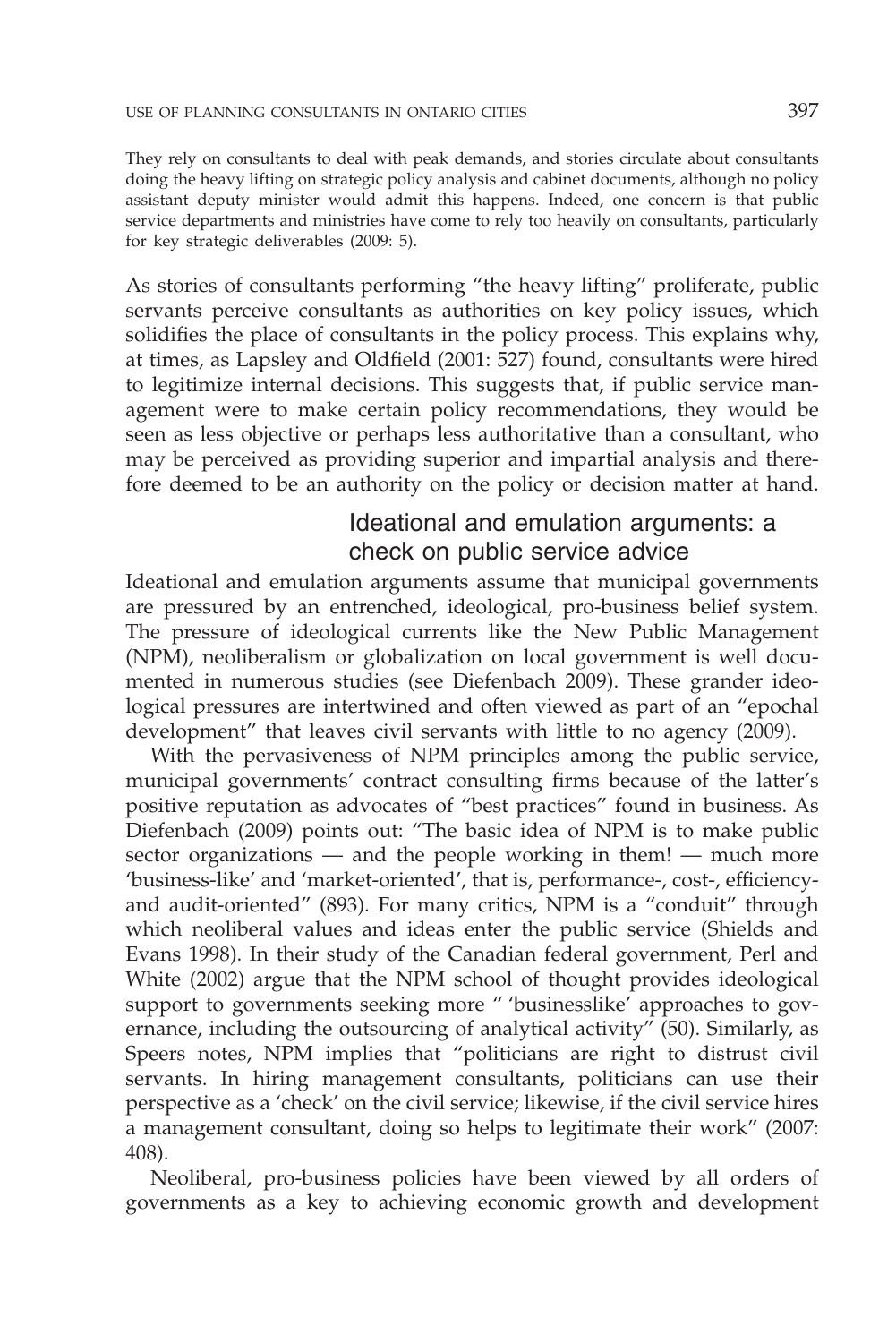(Simmons and Elkins 2004). Consequently, municipal governments want to emulate the success of the private sector and adopt similar neoliberal strategies and policies. Public sector agencies have been increasingly told to run government "like a business," which means that "it should be cost efficient, as small as possible in relation to its tasks, competitive, entrepreneurial, and dedicated to 'pleasing the customer' " (Box 1999: 19). Indeed, the ideological acceptance of business as a model for government buttresses the image and legitimacy of consulting firms as a valuable complement to staff expertise. Consulting firms' identity is leveraged to increase their positive reputation as pro-business firms (Morgan, Sturdy, and Quack 2006). In other words, local governments may use consulting firms because the latter are successful businesses and are thus, presumably, effective at advising municipalities on policies to better enable them to compete in the marketplace for scarce investment.

Municipal governments seeking to imitate other municipalities' perceived economic success will subsequently gravitate towards the private sector experts who can be hired at consulting firms. Irrespective of needs, Canadian municipalities want to avoid a "stigma of backwardness" and seek the approval of private sector opinion by imitating the policies of perceived success stories (Weyland 2005: 270). Many municipalities may also grapple with negative branding (Anholt 2007) and perhaps contract consultancy firms in order to cultivate a more positive, pro-business image.

# External financial interests: aligned consultants

Critical theorists argue that the policy process in cities can be steered or determined by external financial interests. Following this logic, a critical perspective of the increased presence of consulting firms in cities would contend that consulting firms are beholden to urban businesses and financial interests; these financial interest groups can include banks and other financial institutions, industry, property developers and dealers, real estate speculators, builders or contractors and of course landowners. Critical scholars also point to "land-based growth coalitions" which through coercive and manipulative means attempt to intensify land use for their own material gain (Domhoff 2009). In essence, critical theorists would suggest that consultants are either hired to rubber-stamp policies pursued by external financial interests or that consultants collaborate with external financial interests.

Urban political studies have traced the presence of external financial interests in American local politics. Using the case of Atlanta, Georgia, both Floyd Hunter (1953) and Clarence Stone (1989) demonstrated how power in urban politics was held by a regime of external financial interests. Those interests had strong influence and networking access to local public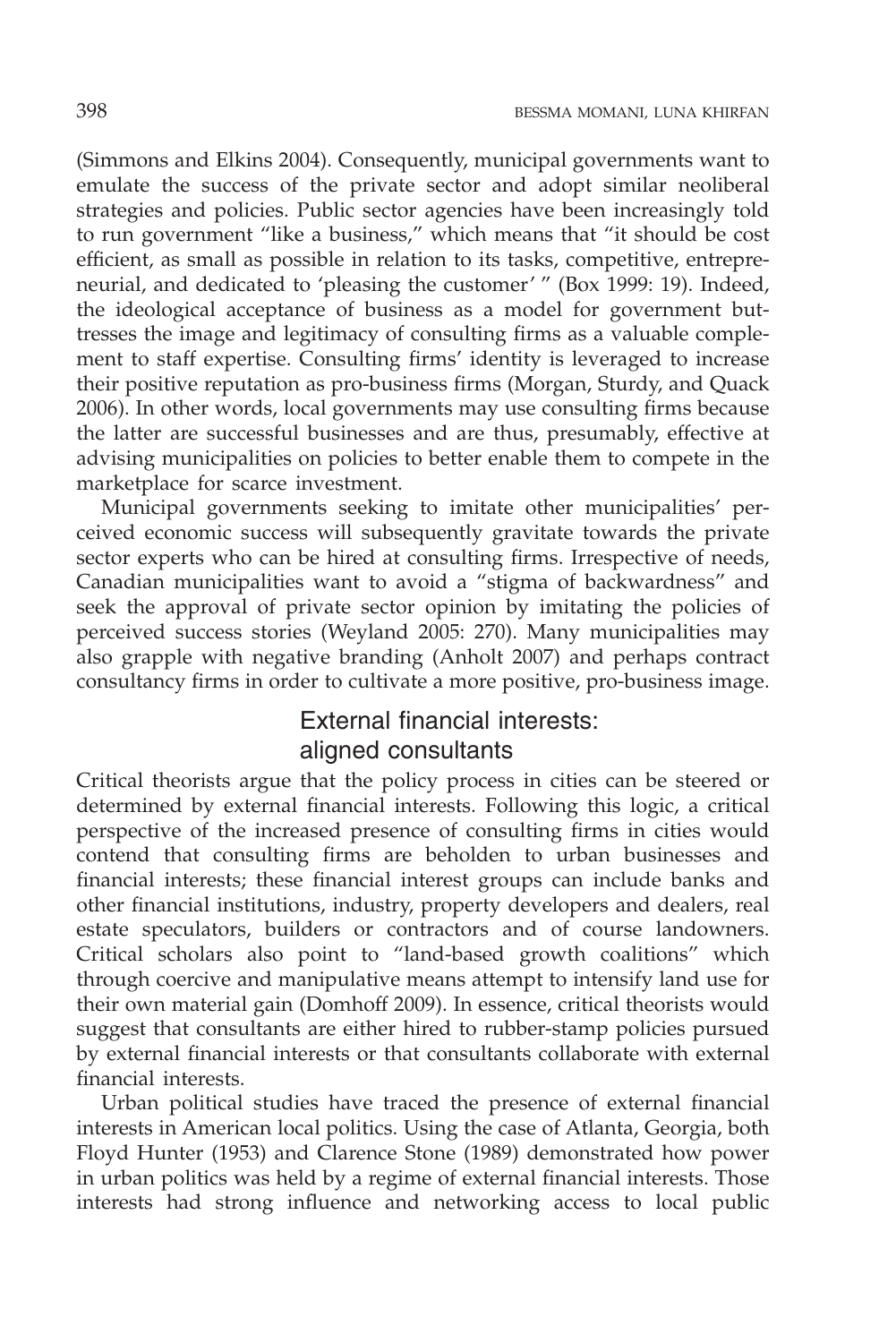officials; their demands were catered to more than those of local citizens' redistributive needs (Peterson 1981). In opposition to theories proposing the idea of "land-based growth coalitions" are "city-level pluralists" who see the public policy process as competitive and democratic (Dahl 1961; Cobban 2003) and hence any involvement of consulting firms is based on a competitive procurement process.

The presence of external financial pressure implies policy imposition rather than policy diffusion through knowledge transfer. In the language of policy diffusion theories, consulting firms penetrate and impose their policies on weaker entities (Bennett 1991). Similarly, journalistic and insider tell-all accounts of the consulting industry in corporate America suggest that clients are captive to consulting firms' ideas through sinister corporate politics (Rassam and Oates 1991; O'Shea and Madigan 1997; Argyris 2000; Pinault 2000).

### **Theoretical framework**

These four possible political explanations for government policy choices and actions are ideal types; they are not mutually exclusive. On the contrary, our theoretical framework suggests that government policy choices and actions operate on a continuum of these four ideal types where variants from any or all of the explanations could be used to account for government policy choices.

> *The proposed framework provides a way of better understanding the dynamic, multi-faceted relationship between consultants and urban policy makers*

The survey used in our study was structured to allow a rough testing of the four theoretical frameworks outlined above. Each theoretical perspective provides the basis for a series of testable hypotheses. If a particular hypothesis is correct, then the survey results should show demonstrable support of its key components. For example, if functionalism is the dominant explanatory variable, then respondents would be expected to stress the necessity of contracting a level, or form, of expertise that is not available in-house. The testable implications of each theoretical framework are presented in Table 1. However, the implications listed are by no means exhaustive but rather serve to enrich the analysis and discussion presented in the rest of the article.

The proposed framework provides a way of better understanding the dynamic, multi-faceted relationship between consultants and urban policy makers. It is not trying to prove that one or more theoretical paradigms are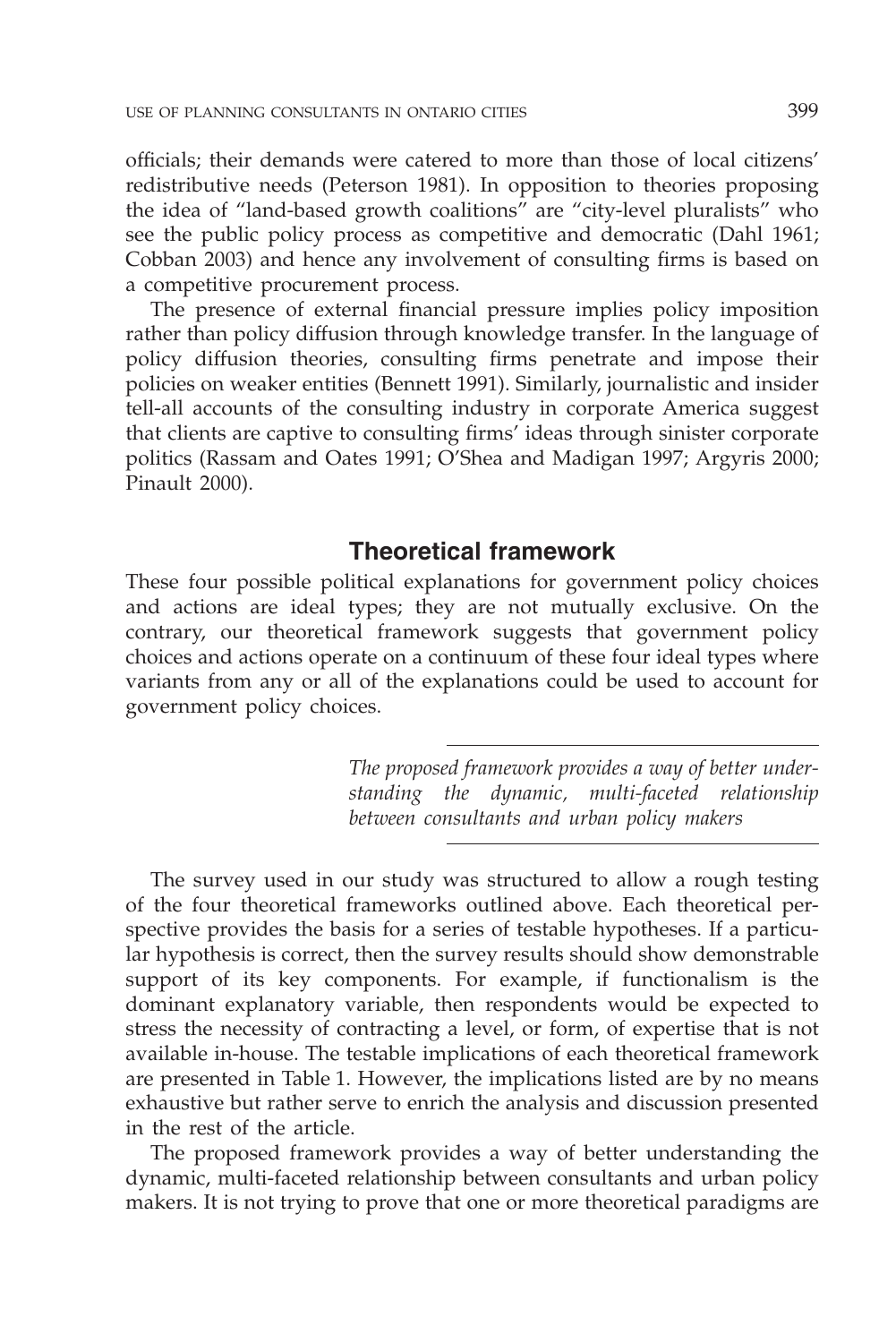| Possible explanatory<br>arguments | General principles of<br>underpinning theory                                                                                                                                                                                           | Testable implications                                                                                                                                                                                                                                                                                                                                                |
|-----------------------------------|----------------------------------------------------------------------------------------------------------------------------------------------------------------------------------------------------------------------------------------|----------------------------------------------------------------------------------------------------------------------------------------------------------------------------------------------------------------------------------------------------------------------------------------------------------------------------------------------------------------------|
| Functionalist needs               | - Perfect rationality<br>- "Transfer agents" provide<br>specialized knowledge<br>- Consultants provide<br>economies of scale and<br>scope not available<br>in-house.                                                                   | - Respondents will stress<br>the efficiency and<br>comparative advantage of<br>consultants in providing<br>certain services.                                                                                                                                                                                                                                         |
| Constructivist                    | - Inter-subjective character<br>of social contexts<br>– Deference to consultants<br>as a result of socialization<br>- Consultants viewed as a<br>source of authority.                                                                  | - Respondents will stress<br>the degree to which they<br>learned from consultants,<br>consultants' unique<br>skill-set and their strong<br>reputations<br>- Respondents will<br>underscore that<br>consultants produce solid<br>deliverables without<br>oversight from clients.                                                                                      |
| Ideational and<br>emulation       | - Assumes public service is<br>influenced by neoliberal<br>and public choice theories<br>of government operation<br>and capacity<br>- Business as a model for<br>government<br>– Actors will emulate the<br>choices of similar actors. | - The past decisions of<br>other municipalities will<br>be highlighted by<br>respondents.<br>- Respondents will note that<br>consultants often reference<br>past successes with other<br>municipalities.<br>- Respondents will reveal<br>that consultants are often<br>used to justify<br>controversial decisions or<br>to resolve<br>intragovernmental<br>disputes. |
| External financial<br>interests   | - "Iron triangle" between<br>consultants, external<br>financial interests and<br>government engenders<br>corruption<br>- Policy imposition rather<br>than policy diffusion.                                                            | – Respondents will reveal<br>their lack of agency in the<br>choice to employ and/or<br>select consulting firms.                                                                                                                                                                                                                                                      |

Table 1. *Possible Frameworks for the Use of Management Consultants*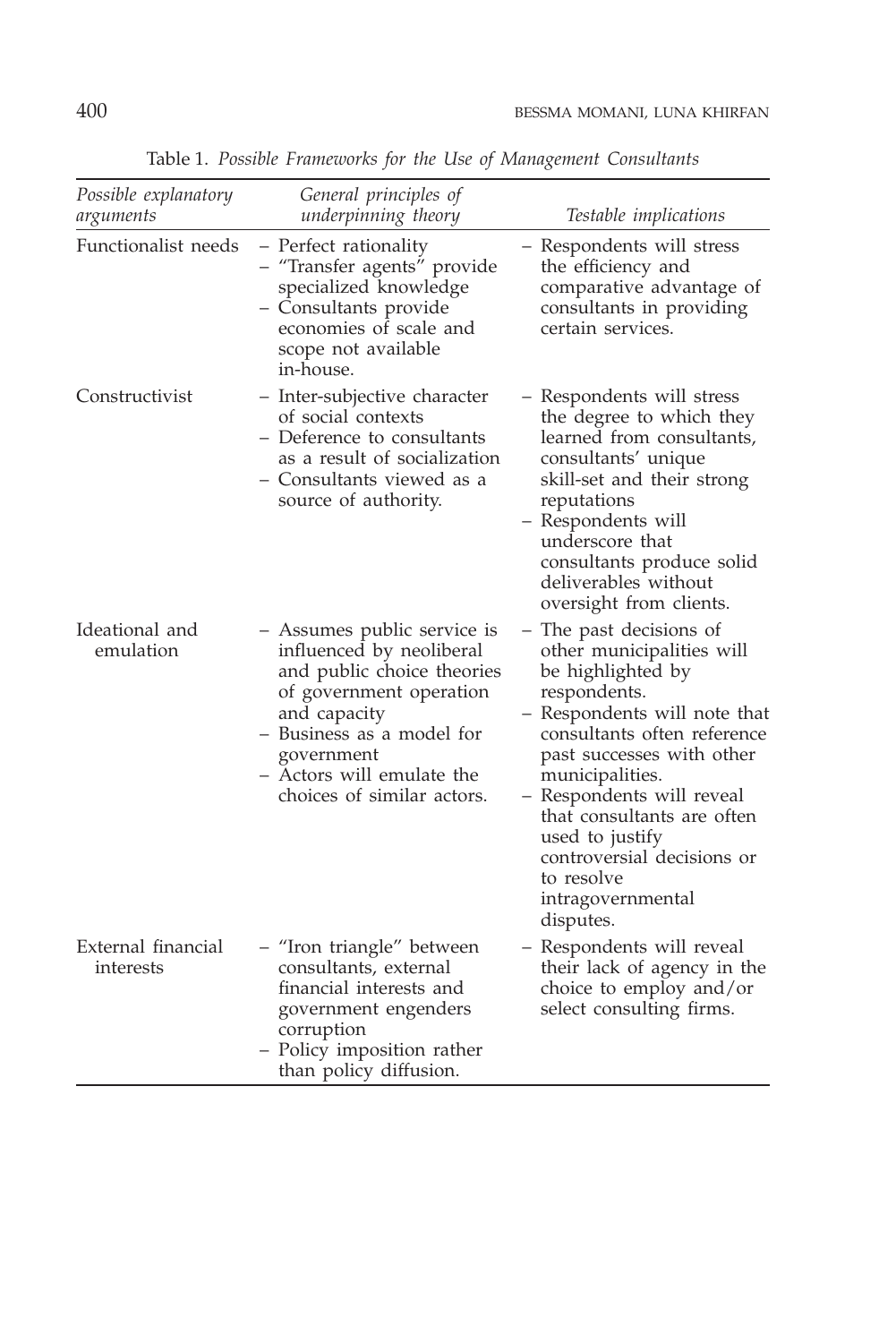the sole explanation for urban government use of consultants. Instead, it uses multiple theoretical and ideological perspectives to understand the core issues and explain the perceptions of decision makers.

This article takes preliminary steps towards the development of a synthetic theoretical framework for understanding and better analyzing the use of consultants by different orders of government. Its micro-level analysis has the advantage of assessing the research question across several case studies. It should provide a basis for asking larger research questions, beyond the scope of this article, about the use of consultants by government. The following section introduces the methodology used to test the four potential hypotheses and then reviews the findings and discusses their implications.

### **Data and methods**

In order to assess the extent to which municipal governments utilized urban planning and design consultants based on functionalism, constructivism, ideational and emulation arguments or external financial interest perspectives, this study focuses on the use of consultants for urban planning services by medium-sized cities across Ontario. For the purposes of this study, medium-sized cities were considered to be those with populations ranging from 100,000 to 500,000 inhabitants, $3 \text{ which could reasonably be expected to}$ be capable of undertaking projects often assigned to urban planning and design consultants. Larger cities would be more inclined to have in-house administrative capacity and likely less need of consultants, thus discounting a functionalist hypothesis. Similarly, small towns would have less in-house administrative capability and may outsource a higher number of services to consultants. Choosing medium-sized cities was a way to hold other variables constant and ensure case-selection validity where they shared similar administrative and professional capacities.<sup>4</sup>

Twenty Ontario municipalities were identified as using the services of external urban planning consultants for major public works projects and fit into the category of a "medium sized city," according to 2011 Statistics Canada data. An email invitation was sent to the city planners in each municipality requesting their participation in an online survey questionnaire. The cities were as follows: Barrie, Brampton, Burlington, Cambridge, Chatham-Kent, Guelph, Hamilton, Kingston, Kitchener, London, Markham, Oakville, Oshawa, Richmond Hill, St. Catharines, Sudbury, Thunder Bay, Vaughn, Windsor and Whitby. Only the city of Vaughn declined to respond to the questionnaire because, according to their email response, they did not have the staff time to complete the survey.

The recruitment process consisted of two stages. The first entailed sending a general email to each municipality's city manager's office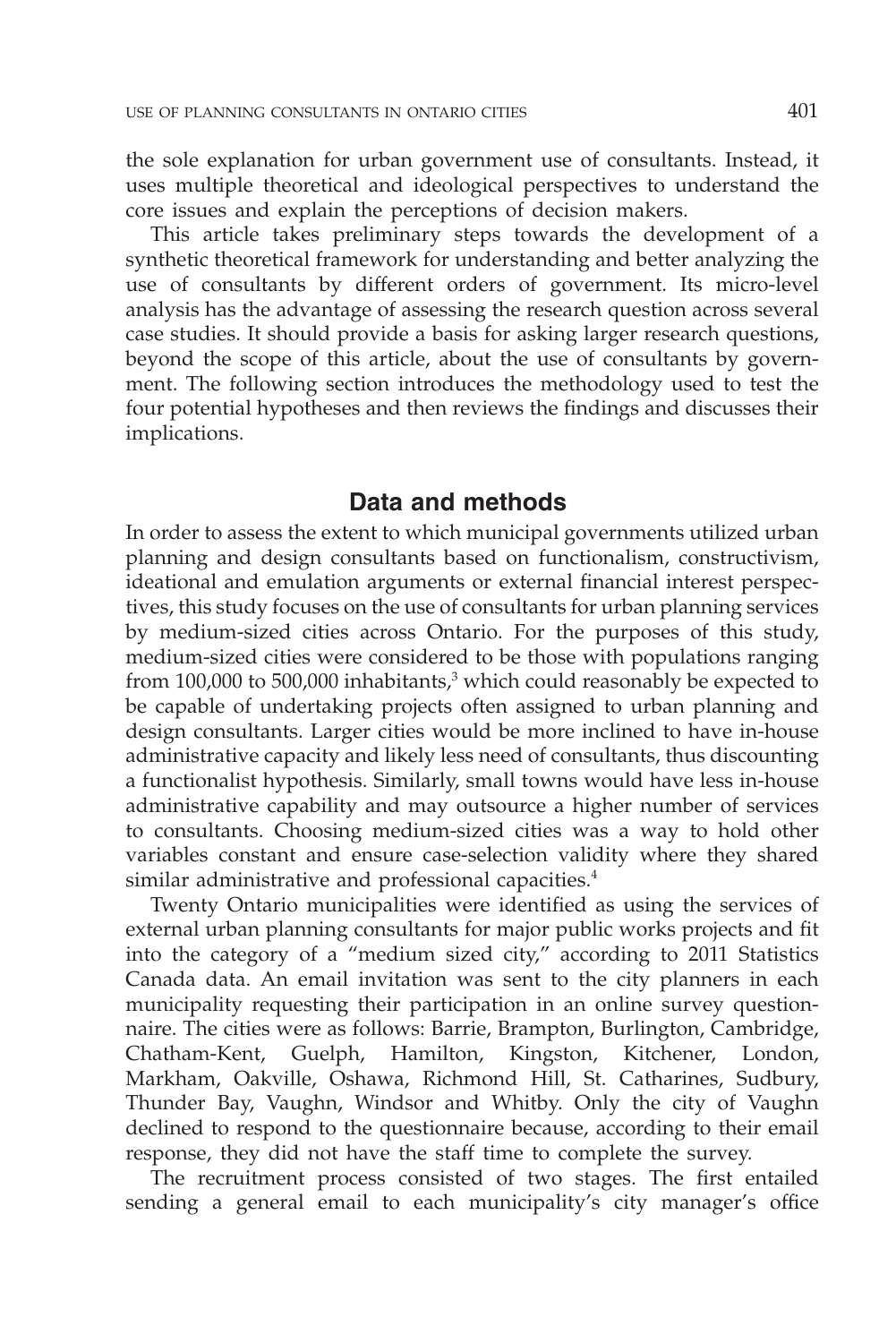informing them of the study, introducing its protocol and requesting permission to participate in the online survey. This introductory letter also asked each municipality to identify one (or more) of their staff members who could be contacted as potential respondents. Based on each municipality's initial response, we then contacted the chosen individual(s) and forwarded to them the link to the online survey questionnaire. This initial round of invitations yielded a relatively low response rate: only five of the twenty cities responded positively while the City of Vaughn responded negatively. The other fourteen cities did not provide any form of response. Accordingly, a follow up email was sent to the specific planning departments in the remaining fifteen cities. This yielded a 100 per cent response rate, with 19 cities positively responding to the invitation to participate.

There were twenty respondents to our online survey from the nineteen cities. Respondents were employed by their city for an average of 13 years and viewed their duties as primarily management and administrative in nature. Overwhelmingly, survey respondents believed that their municipality had very frequently (27%) or often (56%) utilized the services of external consultants.

The survey questionnaire consisted of 28 questions divided into seven major categories (see Appendix 1). The first category asked for details on each respondent's city and category of employment (elected versus appointed). This was followed by general questions about the frequency, the reasons and the satisfaction with hiring consultants. The next four parts of the survey questionnaire posed more specific questions designed to shed light on the study's four hypotheses. The survey ended with questions that sought to gauge the respondents' perceptions of the success of the contracted projects and their personal reflections on hiring consultants.

Appendix 1 shows that twenty-three out of the twenty-eight questions in the survey were closed-ended. Of these, thirteen questions took the form of a Likert scale, while the rest consisted of either a yes or no choice, or required respondents to make a selection from a predetermined list. Only one of the remaining five questions directly sought to identify the professional titles of respondents, while the other four questions were strictly open-ended and sought to probe deeper into the personal professional insights of the respondents about contracting planning services to consultants and the ensuing outcomes.

The survey questionnaire was posted online at an exclusive domain from Qualtrics, $5$  an international firm specializing in online research instruments. Qualtrics provides an Internet domain and ensures its security, and compiles statistics about the number of times the instrument was accessed. Accordingly, each city that agreed to participate in the study was provided with a link to the website enabling them to access the online survey questionnaire.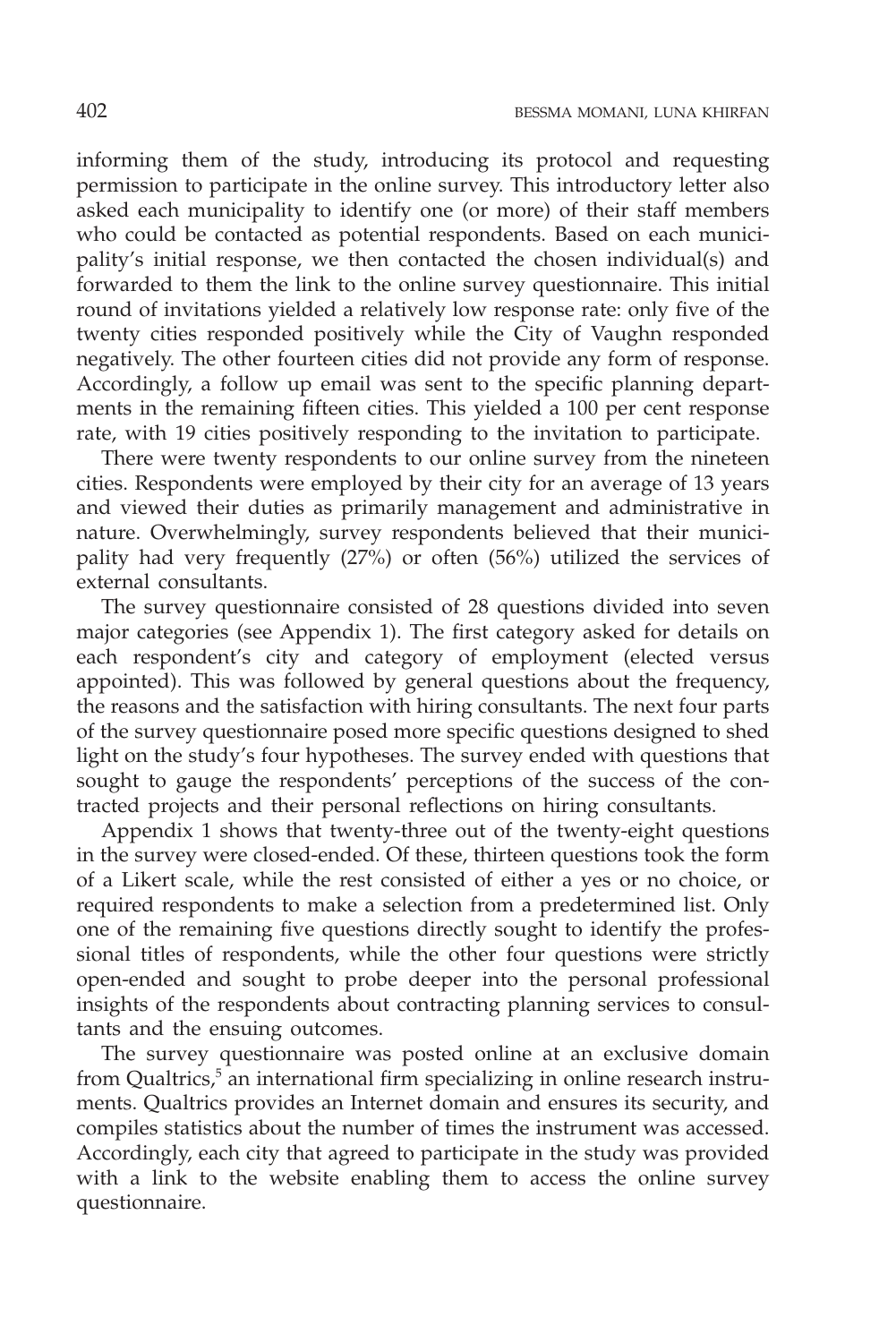All respondents answered the twenty-three closed-ended questions. In addition, they all answered the open-ended question inviting them to elaborate on the "takeaways from their municipality's hiring of external planning consultants." The remaining two open-ended questions — one asking for suggestions for future improvements to the hiring process for external planning consultants; the other asking for additional thoughts or comments on the subject matter in general — had a lower response rate of 25 per cent. The following section offers a detailed discussion of the findings.

> *From these findings it is clear that consulting firms' presence is highly visible within local municipal governments*

### **Analysis and findings**

Before reporting on the findings of our survey, several general observations and issues are worth noting.<sup>6</sup> First, most respondents believed that external consultants were used often (56%) or very frequently (27%) in overseeing municipal projects. A minority of respondents believed that external consultants were either not often utilized (7%) or were not aware of external consultants (10%) being used in their municipalities. From these findings it is clear that consulting firms' presence is highly visible within local municipal governments. Interestingly, the study also found that a high number of respondents (76%) believed that external consultants were valuable in advising on urban planning projects. This suggests that municipal staff generally had favourable views of the work and competency of external consultants. While most of the respondents where either neutral (51%) or agreed (49%) with the statement that they had respect for the work done by the external planning consultants, only 17% of respondents wanted their municipality to use planning consultants more often. Among the reasons for not wanting their municipality to continue using planning firms were insufficient support for implementation (11%); lack of "buy-in" for the project (11%); poor teamwork (us versus them) (32%); unrealistic solutions (32%); ignoring internal skills and information available (47%); cost/benefit of project (47%); and, failure to understand the municipality's operating environment (53%). The high cost of hiring consultants was clearly reflected in the survey results where most respondents (65%) agreed that urban planning consultants were more expensive than using in-house resources.

Second, the survey also revealed considerable resentment towards consultants, with 83% of respondents indicating that they would not like to see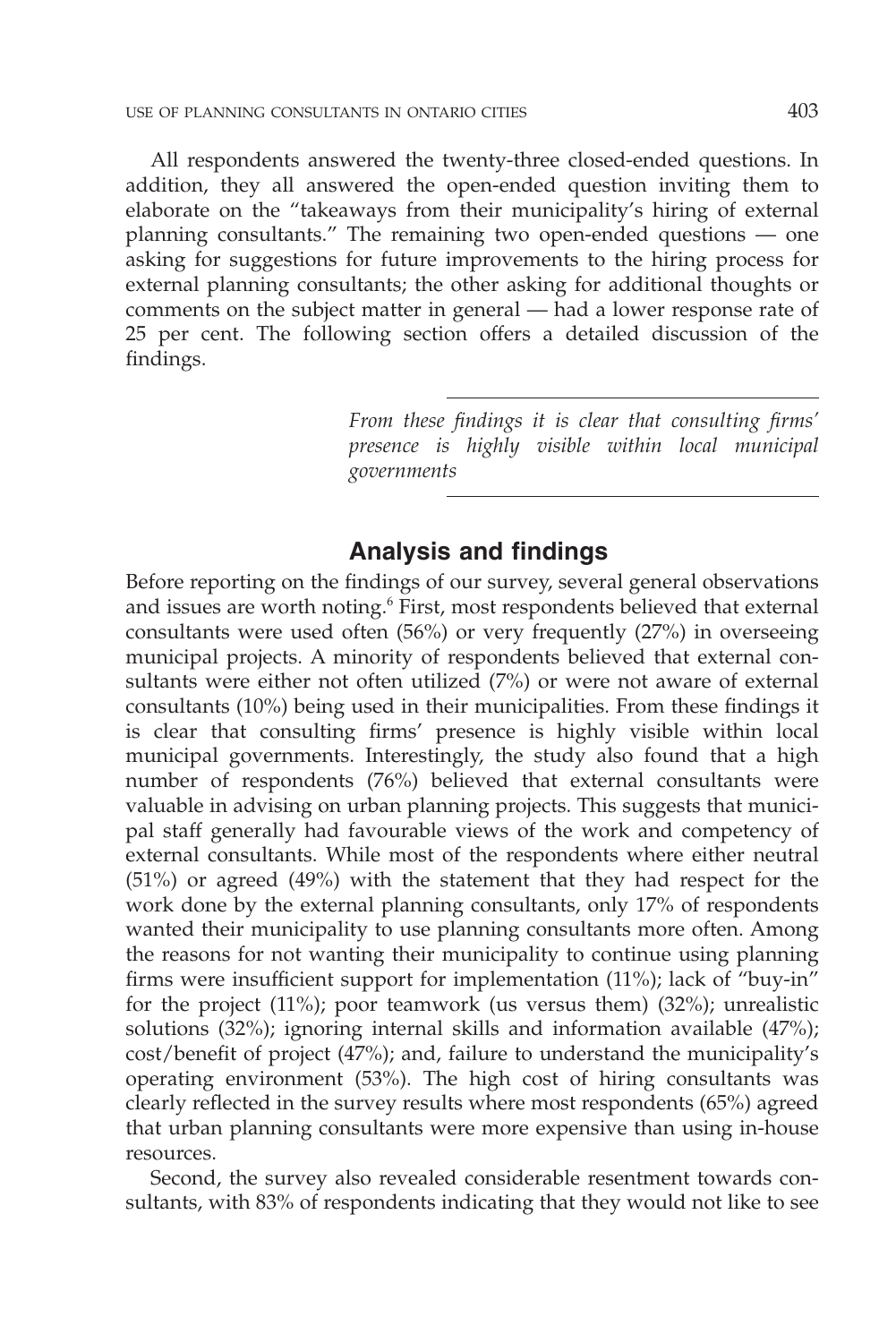consultants used more often. As one respondent noted, "[I b]elieve the process should be in house. Greater buy in from public- [sic] credibility. More effective from a cost perspective." Another respondent noted that "consultants should not second guess the payees." Moreover, sometimes hiring consultants provided short-term relief but came with long-term grief. As one respondent noted, "The biggest issue when hiring outside consultants is project management. Municipalities frequently do not devote the internal resources needed to project manage outside consultants which can lead to overruns on budget, poor product due to miscues in understanding the deliverables and lack of quality control." This sentiment was echoed by another respondent who remarked: "Even really good consultants with solid reputations need to be actively managed in order to meet expectations re: deadlines and quality control." Similarly, another added that "often the work of consultants require[s] substantial resources from the municipal staff to support and guide their work."

Third, while the majority of respondents agreed that they learned something valuable from hired consultants (59%), others were neutral (38%), while only 3% disagreed with this statement. Only a slim number of respondents, however, believed that consultants can be useful thirdparty outsiders or, as one respondent noted, "independent advice" and objective experts. Another respondent explained that "In some cases it is [to] get a third party opinion. In other cases it is to shield staff from controversial issues and recommendations." As one respondent noted, "Outside consultants frequently introduce new ideas or highlight experiences of other municipalities for similar projects which allows us to learn from the experiences of others." Others variously observed that consultants had a "greater variety of experience in some areas of planning"; shared "their experience and success on similar projects"; and had the "breadth of knowledge of all topics and ability to compare with other municipalities." These observations speak volumes about the struggles of managing external consultants.

Among the four hypotheses tested, there was weak evidence that staff felt pressured by external financial interests to hire consultants. When asked who was most influential in determining which firms were used, most respondents did not believe that it was externally determined, but rather, an internal staff decision. One respondent noted that "there are standard purchasing forms that direct the selection of consultants as per the city By-Law. Criteria include the knowledge and experience with the topic, firm's expertise, staff experience, the quality of the submissions, previous projects of the similar type, references, cost, etc." This also implied a bureaucratized, de-politicized decision-making process for hiring consultants. Among those respondents who referred to external actors as sources of pressure to hire consultants, most pointed to local businesses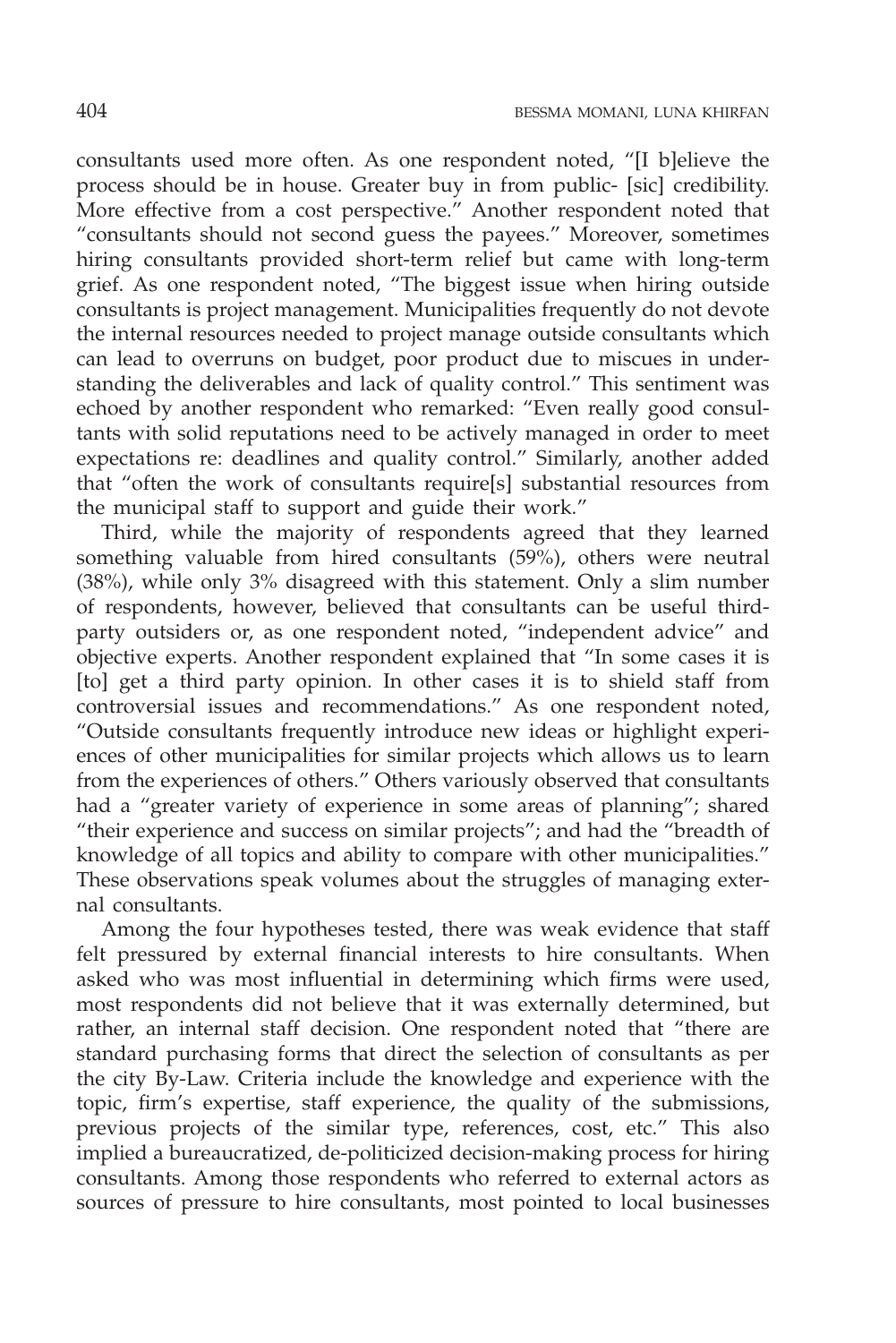and constituents. One respondent specified that local developers had a major influence in his/her city and played a role in pressuring staff to hire external consultants. While the evidence supporting this hypothesis was the weakest, it highlighted the potential influence of local developers and other business interests on municipal affairs.

The online survey asked "what best explains why your municipality has hired external consultants?" Only 6% of respondents agreed with the statement that external consultants were "more objective than municipal workers," but there was more support for the proposition that "external consultants had extensive experience and success in solving municipal problems" (25%). These are not contradictory, but rather complementary views; indeed, as one respondent noted: "Good consultants can bring a depth of knowledge to a project and often can better influence decision makers than internal staff, particularly with controversial issues."

Moderately convincing is the "emulation and replication" explanation, which suggests that municipalities use external planning consultants in order to replicate and emulate the successes of consulting firms' previous projects for other municipalities. When asked "Do urban planning consultants refer to ideas and projects done by other municipalities?", 77% of municipal planners indicated that they had experienced external consultants making references to other municipalities to reaffirm their views and arguments. One respondent noted that "relevant and comparable examples and solution are often cited." Those who responded positively to this question added that consultants used other municipalities as examples "almost always to justify expertise and when referring to best practices," and that "outside consultants often have direct or indirect knowledge of case studies in other municipalities relevant to the project being undertaken." In some cases municipal planners found it useful to have "benchmarking and examples from other areas"; this occurred "when relevant and when requested." That said, none of the respondents believed that the choices of neighbouring municipalities to employ certain urban planning firms had influenced their municipality's decision to employ these same firms.

The strongest explanation and hypothesis for the hiring of consultants is functionalism: municipal staff lack time and resources. Yet, there is also strong support for the ideational/constructivist explanation that the underlying reason for using external urban planning consultants is their perceived legitimacy, specialized knowledge and expertise. One respondent noted that

perhaps you can do better with internal staff but usually you don't have the time to do it; it is often useful to have external consultants as "third party," neutral sides; occasional (e.g. OMB [Ontario Municipal Board]) consultants are needed when staff and council positions are not identical. Usually at the end you realize that you could have done [projects] better [than consultants] and in many instances it is [the] staff's task to finalize unfinished or unsatisfactory projects.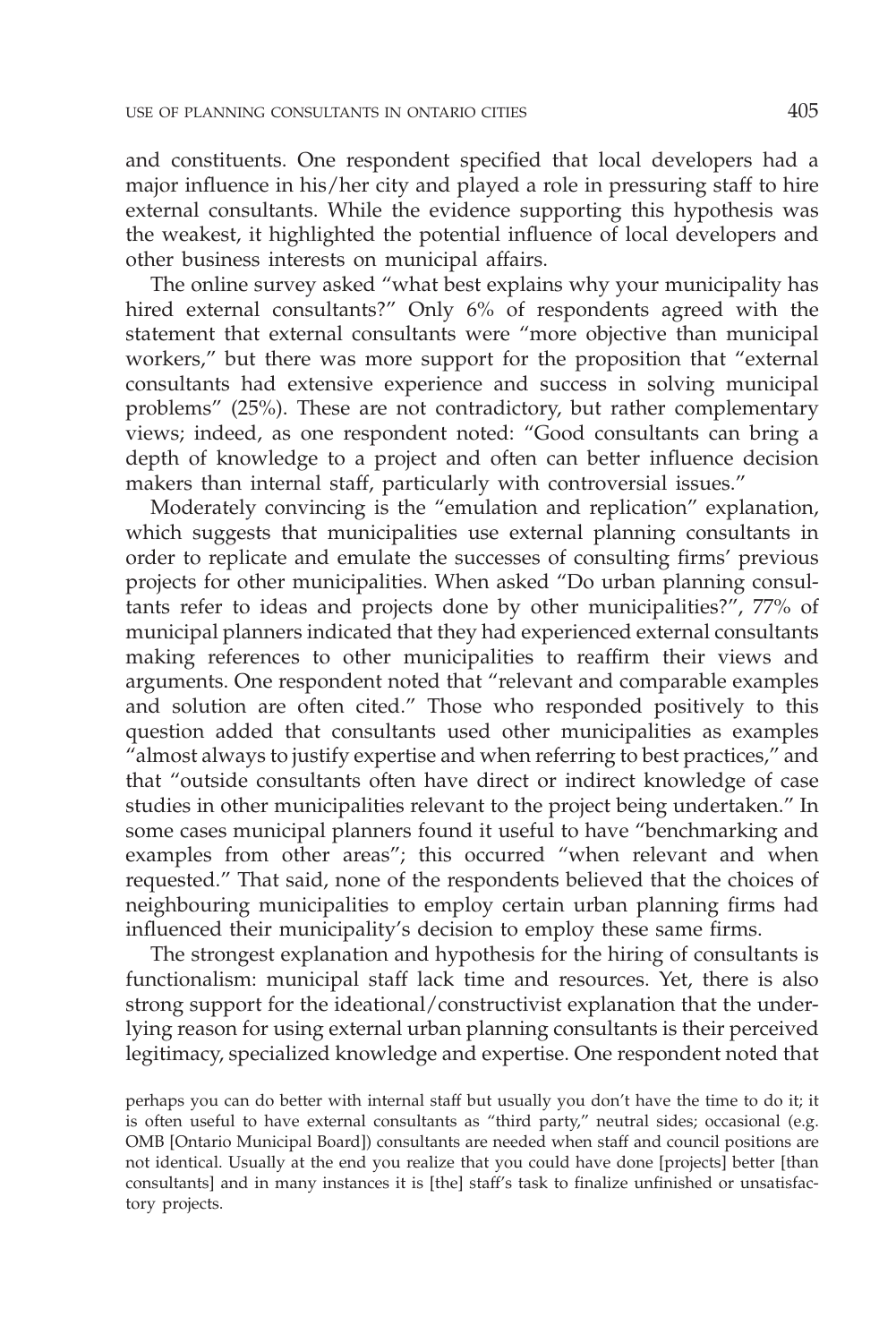This interesting observation suggests that consultant advice is sometimes only one input in the broader policy development process.

An overwhelming number of respondents supported the functionalist argument and cited the lack of staff resources or the time needed to complete projects as an explanation for why consultants were hired. Most agreed that external consultants "have more time to study the problem than municipal staff" (84%). Municipal planners reported a "lack of time with day to day functions to project-manage and complete larger projects." When asked whether consultants were able to provide solutions more quickly than internal resources, 47% of respondents agreed, 39% were neutral and only 13% disagreed with this statement (there is a missing 1% here due to rounding). It appears that consultants are most often brought in to meet pressing deadlines when municipal planners are overburdened. As one respondent explained, "While the municipality may have in-house expertise, hiring of consultants helps with workload and managing one time projects that the consultant can dedicate their time to fully while professional in house staff deal with the ongoing daily matters." Another respondent argued that "staffing resources are probably the biggest issue in why they're retained. Project deliverables are met within time frames." Another agreed, suggesting that "the amount of work in our plans at any given time. Increased work load, time pressures make it necessary to hire consultants for specific projects." Yet another respondent noted that in some cases the recruitment of external consultants is a result of "unanticipated project or opportunity [and] Internal staffing constraints." Lastly, one respondent elaborated that, while a lack of staffing was a determining factor in hiring external consultants, there was also a "political orientation to out-sourcing," which facilitated the ability to get political support from municipal councils.

> *[W]hile indeed functionalism best explains why consultants were hired, there is also a case to be made for an ideational, constructivist hypothesis*

Most respondents agreed that external consultants "provided expertise not available in municipal staff" (66%). One of them explained: "Consultants are used for projects or reviews where staff expertise is not available internally or where a more timely completion of a project is necessary." Moreover, another noted that consultants are brought in when "detailed expertise and study of phenomena not known/experienced by in house staff." Consultants can thus be helpful where there is a "Special interest project – [and] consultants have the expertise needed." One respondent explained that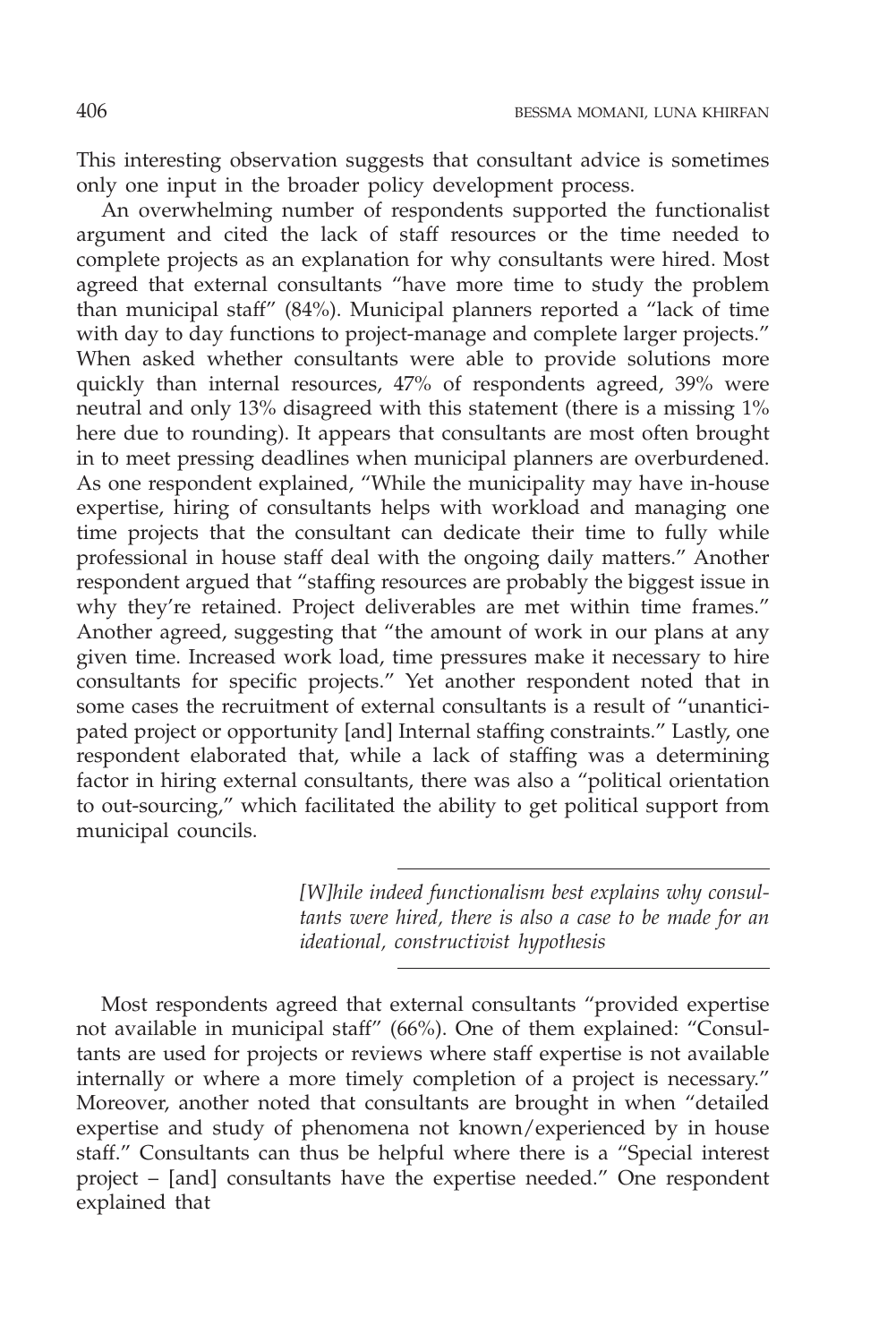The decision to hire outside consultants is most dependent upon the number of projects and priorities that are on-going and the ability of staff to undertake all of those studies. Secondly is the extent to which the study or project requires highly specialized planning or engineering expertise that only a select number of firms would have. In addition, staff would most often look at the timing of a project and determine if it would be better that it go outside because of its complexity and likely time to complete.

Another added that there were "Only two real reasons [to hire consultants] in our municipality: Do not have expertise in-house or workload issues (have capability but cannot meet timeframe requirements)."

These findings suggest that, while indeed functionalism best explains why consultants were hired, there is also a case to be made for an ideational, constructivist hypothesis: consultants come with desired expertise. As one respondent observed:

Most municipal organizations use outside consultants because it is not either efficient nor [sic] cost effective to expect that all projects can be done internally. The outside consultant often has the ability to bring together a team of varying expertise to ensure all aspects of the project are considered and completed in a timely fashion.

### **Concluding remarks**

The strongest explanation and hypothesis for the hiring of consultants is a functionalist one: lack of staff time and resources. Yet, there is some support for the constructivist hypothesis that external urban planning consultants are retained for their specialized knowledge and expertise. If, as these findings indicate, cities are not pressured by external financial interests to utilize the services of consultants, then positive arguments could be made in favour of adding consultants to the tools of administering government. Moreover, these findings point to a positive view of consultants as a means of improving government efficiency in an age of public scrutiny of government accounts and the public service. This view is supported by Stewart and Smith (2007), who argue that cities that can contract for outside knowledge, such as consultants, have better policy analysis and improved policy capacity. They add that consulting outside knowledge allows greater political independence from in-house civil servants, which may be a positive factor.

A missing or understudied issue in the academic literature and this particular research article concerns the quality of consultants' advice. Evaluating the quality of consultants' advice or its implementation is beyond the scope of analysis in this article, but should be the focus of additional research. To suggest that there are no costs, either political or financial, to hiring consultants to carry out the business of government would be a gross oversight. Lindquist and Desveaux (2007) have already noted the challenge of contracting out expertise more generally, be it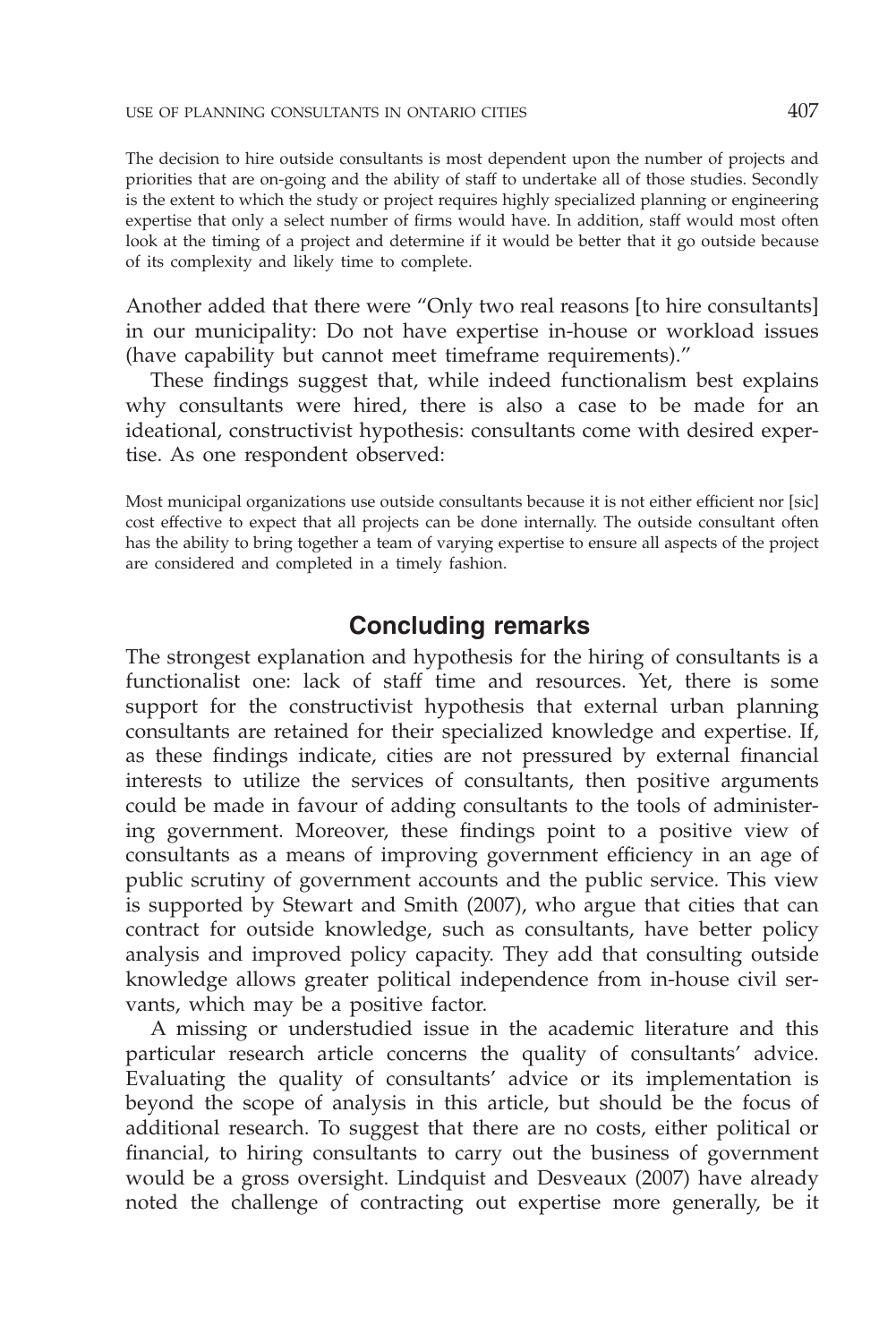fostering trust, loyalty, security, "capturing promising ideas," and cost, not to mention the potential damage this causes to the remaining in-house talent. Furthermore, Lindquist and Desveaux (2007) argue that many in academia are concerned with the loss of analytical talent in public sector institutions, and whether this shift to dependency on consultants is sustainable. Moreover, Speers adds that the use of consultants can also weaken public service morale, stating "Civil servants also cringe when they are required to inform consultants of the relevant situation, only to see their own informal suggestions echoed in that consultant's formal recommendations" (2007: 410).

We hope that the findings of this article will stimulate further inquiry into the quality, the nature and ideological viewpoint, and the actual cost–benefit analysis of consultants' policy advice. As municipal governments take on additional responsibilities from the provincial and even federal governments, their practices will come under greater public scrutiny. The growing practice of public officials taking the advice from private agents who are not accountable and divorced from a democratic process has serious implications for the study of government and public administration. Moreover, while beyond the scope of this article, there are clear lessons to be learned about how provincial and federal governments are utilizing consultants at an incredible pace. It is hoped that future research into how, where and why consultants are used at these higher levels of government can benefit from the synthesized theoretical framework developed for this study.

| General Ouestions                                                                                                         |                                                           |                                                                             |                                                                  |                                                                |                      |
|---------------------------------------------------------------------------------------------------------------------------|-----------------------------------------------------------|-----------------------------------------------------------------------------|------------------------------------------------------------------|----------------------------------------------------------------|----------------------|
| Your primary duties<br>are                                                                                                | Clerical<br>1(0.02)                                       | Service<br>11(0.23)                                                         | Administration<br>12(0.25)                                       | Management<br>24(0.5)                                          |                      |
| How often do you<br>think your munici-<br>pality used the ser-<br>vices of external<br>consultants for<br>infrastructure? | Was not aware of<br>4(0.1)                                | Not often<br>3(0.07)                                                        | Often<br>23(0.56)                                                | Very frequently<br>11(0.27)                                    |                      |
| Please check the<br>reasons you believe<br>best explain why<br>your municipality<br>has hired external                    | Provided expertise<br>not available in<br>municipal staff | Has extensive<br>experience and<br>success solving<br>municipal<br>problems | Has more time to<br>study the problem<br>than municipal<br>staff | Consultants are more<br>objective than<br>municipal<br>workers |                      |
| consultants                                                                                                               | 21(0.33)                                                  | 8(0.13)                                                                     | 27 (0.43)                                                        | 7(0.11)                                                        |                      |
| How successful<br>would you say the<br>urban planning<br>project was?                                                     | Very Poor<br>1(0.05)                                      | Poor<br>5(0.23)                                                             | Average<br>4(0.18)                                               | Good<br>10(0.45)                                               | Excellent<br>2(0.01) |

## **Appendix 1. Survey questionnaire for municipal city managers7**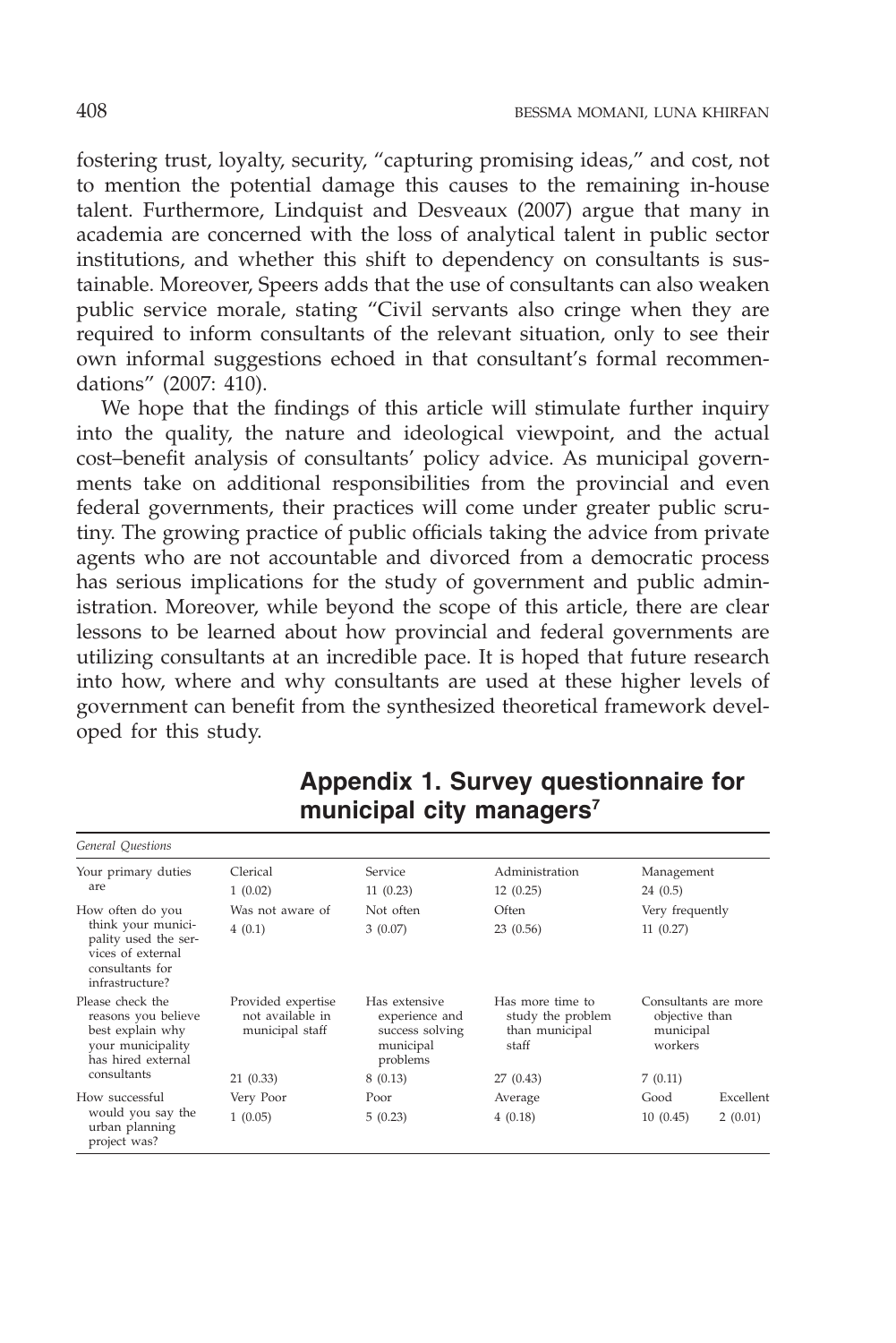#### USE OF PLANNING CONSULTANTS IN ONTARIO CITIES 409

| Testing Hypothesis 1: Functional Need                                                                                                                                |                                                                                  |                                                                                                                                              |                                              |                                                                                     |                                    |
|----------------------------------------------------------------------------------------------------------------------------------------------------------------------|----------------------------------------------------------------------------------|----------------------------------------------------------------------------------------------------------------------------------------------|----------------------------------------------|-------------------------------------------------------------------------------------|------------------------------------|
|                                                                                                                                                                      | Strongly<br>disagree                                                             | Disagree                                                                                                                                     | Uncertain /<br>neither agree<br>nor disagree | Agree                                                                               | Strongly<br>agree                  |
| Urban planning con-<br>sultants provide<br>expertise that is<br>lacking in-house?                                                                                    | 1(0.03)                                                                          | 9(0.24)                                                                                                                                      | 14 (0.37)                                    | 14 (0.37)                                                                           | 0(0)                               |
| Urban planning con-<br>sultants are able to<br>provide solutions<br>more quickly than<br>our internal<br>resources?                                                  | 3(0.08)                                                                          | 2(0.05)                                                                                                                                      | 15(0.39)                                     | 18 (0.47)                                                                           | 0(0)                               |
| Urban planning con-<br>sultants are less<br>expensive than<br>using in-house<br>resources?                                                                           | 7(0.18)                                                                          | 18 (0.47)                                                                                                                                    | 10(0.26)                                     | 3(0.08)                                                                             | 0(0)                               |
| Hiring external urban<br>planning consul-<br>tants improves<br>your municipality's<br>organizational<br>capabilities?                                                | 2(0.05)                                                                          | 5(0.14)                                                                                                                                      | 15(0.41)                                     | 13(0.35)                                                                            | 2(0.05)                            |
| In your opinion,<br>should your<br>municipality use<br>urban planning<br>consultants more<br>often?                                                                  | No<br>30 (0.83)                                                                  | Yes<br>6(0.17)                                                                                                                               |                                              |                                                                                     |                                    |
| Please check as many<br>reasons you believe<br>best explain why<br>your municipality<br>should continue<br>using the services<br>provided by urban<br>planning firms | Delivery of<br>service                                                           | Quality of training<br>provided to your<br>staff                                                                                             | Methods of<br>communication                  | Quality of<br>support                                                               | Quality of<br>proposals<br>created |
|                                                                                                                                                                      | 6(0.75)                                                                          | 0(0)                                                                                                                                         | 0(0)                                         | 1(0.12)                                                                             | 1(0.12)                            |
| Please check as many<br>reasons you believe<br>best explain why<br>your municipality                                                                                 | Failure to understand<br>the organization's<br>operating environ-<br>ment        | Ignoring internal<br>skills and informa-<br>tion available                                                                                   | Unrealistic<br>solutions                     | Lack of "buy-in"<br>for the project                                                 | Cost/benefit<br>for the<br>project |
| should discontinue<br>using the services<br>provided by urban<br>planning firms                                                                                      | 10(0.27)                                                                         | 9(0.25)                                                                                                                                      | 6(0.17)                                      | 2(0.06)                                                                             | 9 (0.06)                           |
| Testing Hypothesis 2: Constructivist Reasons                                                                                                                         |                                                                                  |                                                                                                                                              |                                              |                                                                                     |                                    |
| In your opinion,<br>what best<br>describes a<br>planning                                                                                                             | Expert who provides<br>an independent<br>perspective on spe-<br>cific challenges | Problem solver who uses distinct<br>experience, knowledge and diagnos-<br>tic abilities to identify strategic and<br>organizational problems |                                              | Facilitator with the client actually<br>providing much of the relevant<br>expertise |                                    |

| $\mathbf{r}$                                                              | $rac{1}{2}$                                  | $\alpha$                       |                                                                        |                           |                                               |
|---------------------------------------------------------------------------|----------------------------------------------|--------------------------------|------------------------------------------------------------------------|---------------------------|-----------------------------------------------|
| consultant?                                                               | 20(0.56)                                     | 8(0.22)                        |                                                                        | 8(0.22)                   |                                               |
| In your opinion,<br>how important<br>do you think the<br>reputation of an | Not at all important<br>strongly<br>disagree | Very unimportant /<br>disagree | Neither important<br>or unimportant /<br>neither agree nor<br>disagree | Very important /<br>agree | Extremely<br>important /<br>strongly<br>agree |
| urban planning<br>firm is when<br>deciding to<br>utilize their            | 0(0)                                         | 3(0.08)                        | 3(0.08)                                                                | 23(0.64)                  | 8(0.22)                                       |

services?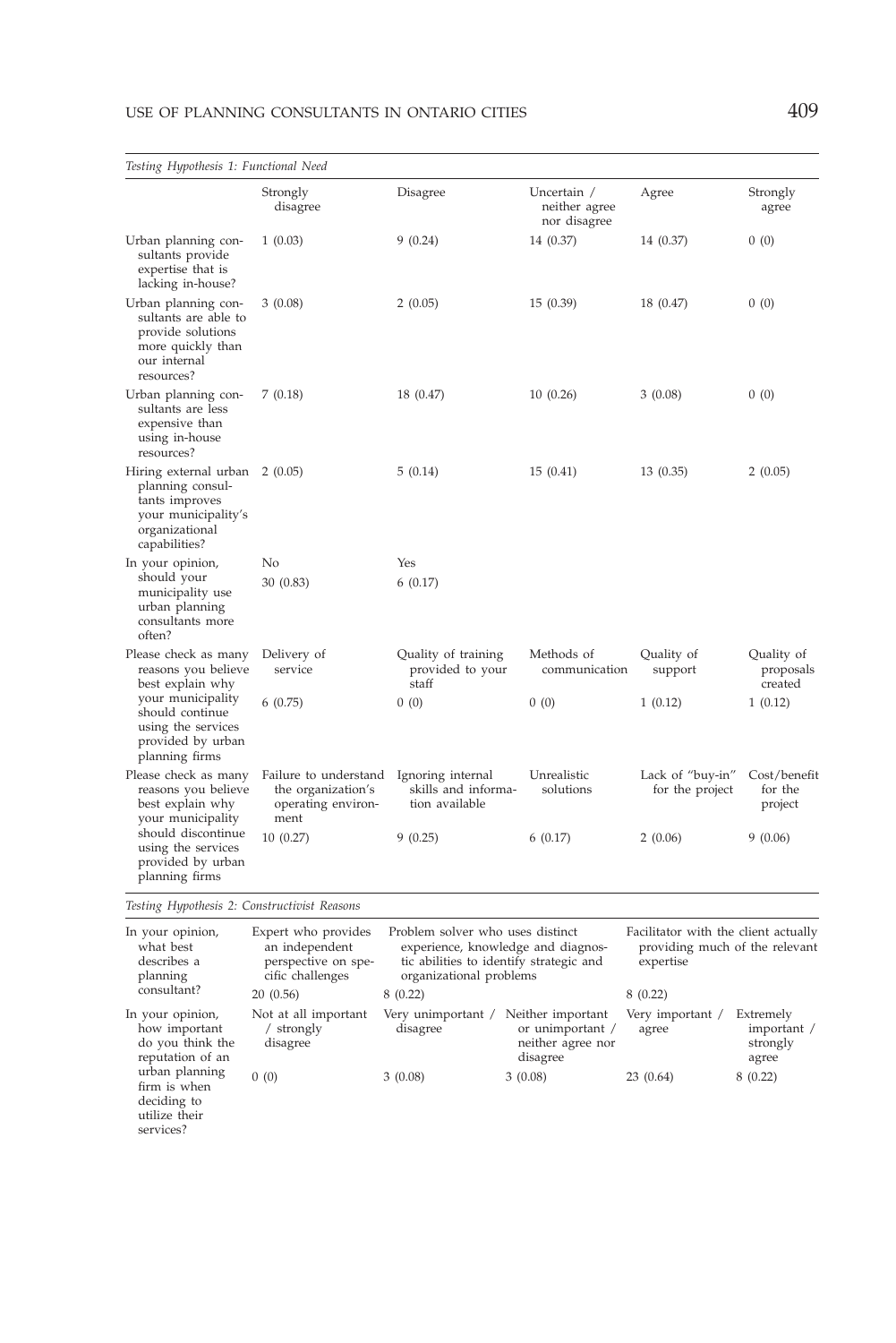| Testing Hypothesis 2: Constructivist Reasons                                                                                                                                             |                        |                         |                    |                    |                              |
|------------------------------------------------------------------------------------------------------------------------------------------------------------------------------------------|------------------------|-------------------------|--------------------|--------------------|------------------------------|
| The work done by<br>urban planning<br>consultants was<br>valuable for your<br>municipality?                                                                                              | 0(0)                   | 0(0)                    | 8(0.22)            | 28 (0.76)          | 1(0.03)                      |
| You had respect and $0(0)$<br>admiration for the<br>work done by<br>urban planning<br>consultants?                                                                                       |                        | 0(0)                    | 19(0.51)           | 18 (0.49)          | 0(0)                         |
| You learned some-<br>thing valuable<br>from urban plan-<br>ning consultants?                                                                                                             | 0(0)                   | 1(0.03)                 | 14 (0.38)          | 22 (0.59)          | 0(0)                         |
| Testing Hypothesis 3: Ideational and Emulation-Based Reasons                                                                                                                             |                        |                         |                    |                    |                              |
| Do urban planning<br>consultants refer to<br>ideas and projects<br>done by other<br>municipalities?                                                                                      | No<br>0(0)             | Unknown<br>8(0.23)      |                    | Yes<br>27 (0.77)   |                              |
| Do you think urban<br>planning firms<br>employed by<br>neighbouring<br>municipalities<br>influence your<br>municipality's deci-<br>sion to employ<br>these same urban<br>planning firms? | Not at all<br>11(0.31) | Very little<br>11(0.31) | Unknown<br>5(0.14) | Somewhat<br>7(0.2) | To a great extent<br>1(0.03) |
| The reputation and<br>success of an<br>urban planning<br>$firm$ is a $\_\_$<br>predictor of how<br>likely our munici-<br>pality will retain<br>their services.                           | Poor<br>1(0.03)        | Fair<br>15(0.47)        |                    | Good<br>16(0.5)    |                              |

*Testing Hypothesis 4: External Financial Pressure*

| In your opinion,<br>your municipality<br>has great latitude<br>in selecting the                                                                    | Not at all<br>important /<br>strongly<br>disagree | Very unimportant /<br>disagree | Neither important<br>nor unimportant /<br>neither agree nor<br>disagree | Very important /<br>agree | Extremely<br>important<br>/ strongly<br>agree |
|----------------------------------------------------------------------------------------------------------------------------------------------------|---------------------------------------------------|--------------------------------|-------------------------------------------------------------------------|---------------------------|-----------------------------------------------|
| urban planning<br>firms they think<br>are best suited for<br>carrying out<br>needed projects?                                                      | 4(0.11)                                           | 3(0.08)                        | 10(0.28)                                                                | 12(0.33)                  | 7(0.19)                                       |
| Please indicate who<br>you believe exerts<br>the most influence<br>in deciding to hire<br>urban planning<br>consultants for<br>municipal projects: | Influential                                       |                                | Not influential                                                         |                           |                                               |
| Financial institutions                                                                                                                             | 2(0.11)                                           |                                | 17 (0.89)                                                               |                           |                                               |
| Federal government<br>officials                                                                                                                    | 4(0.19)                                           |                                | 17(0.81)                                                                |                           |                                               |
| <b>Businesses</b>                                                                                                                                  | 7(0.35)                                           |                                | 13(0.65)                                                                |                           |                                               |
| Provincial govern-<br>ment officials                                                                                                               | 8(0.38)                                           |                                | 13(0.62)                                                                |                           |                                               |
| Local constituents                                                                                                                                 | 9(0.41)                                           |                                | 13(0.59)                                                                |                           |                                               |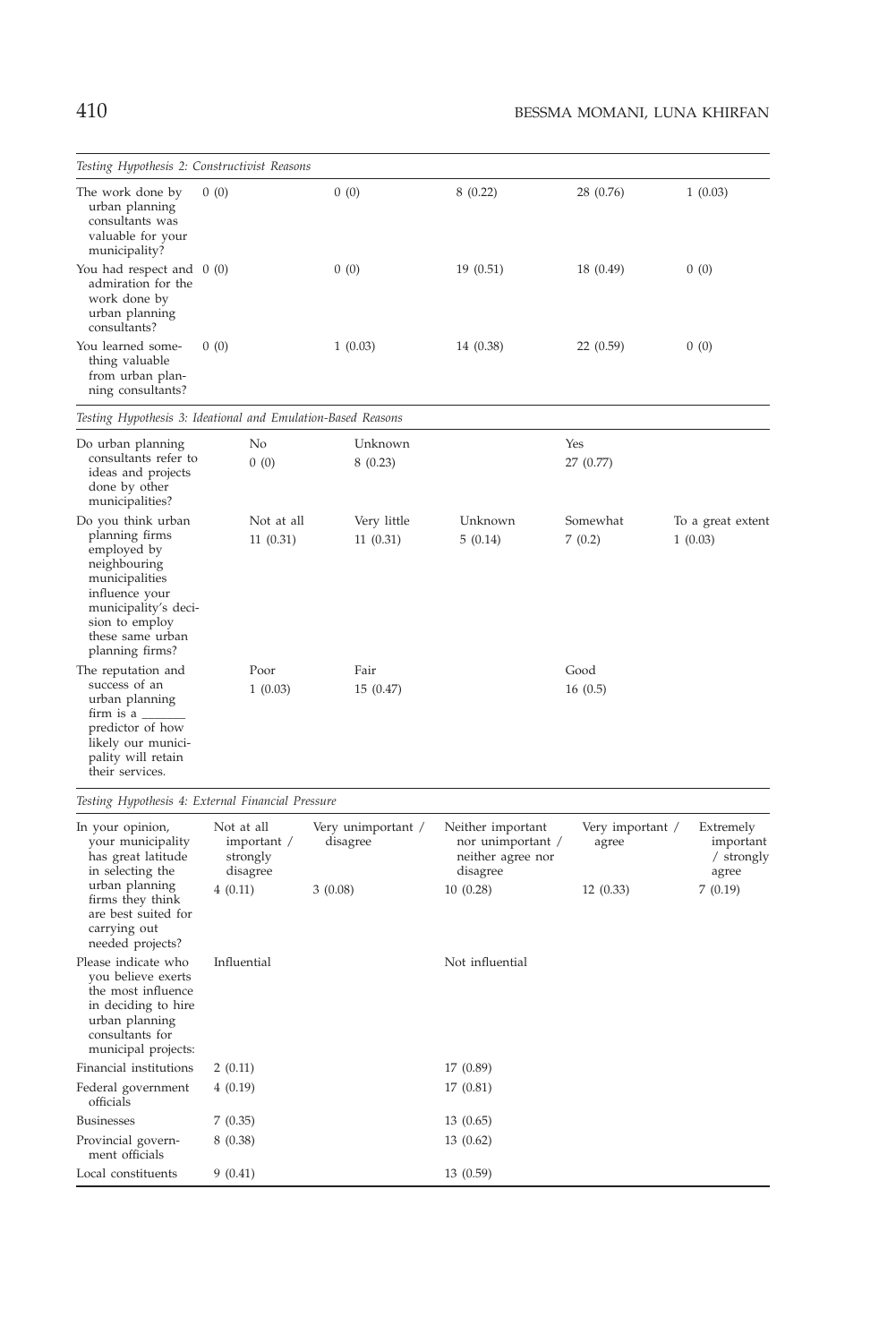#### **Notes**

- 1 For a discussion of micro-level analysis, see Bennett and Checkel (2012).
- 2 For example see the website of the American Planning Association: [https://www.planning](https://www.planning.org/) [.org/](https://www.planning.org/)
- 3 This is the definition used by Statistics Canada (2011).
- 4 We thank our reviewers for pointing out that larger cities are also the ones that usually provide the largest variety of services and have the largest budgets. As such they too would be worthwhile including in a similar study. However, for the purposes of this investigation we chose to focus exclusively on medium-sized cities in order to eliminate possible confounding variables (i.e., unknown/unobservable differences between large and medium-sized cities which may influence their reasons for employing consultants).
- 5 The Qualtrics general website can be accessed at<http://www.qualtrics.com/>
- 6 As our reviewers highlighted, all self-report-based research (e.g., surveys) is limited by the honesty of the respondents. For example, managers who were responsible for hiring consultants may tend to claim that the reasons for their decision to hire consultants were sound when in fact they might be influenced by other factors that would not reflect well on them should they be revealed. Although well beyond the scope of this paper, researchers in other fields (e.g., psychology and medicine) have grappled with these problems for some time. Future research on the determinants of consultancy use may very well benefit from drawing insights from this large body of scholarly work. For an overview of how the natural sciences approach the problems inherent in self-report-based research, see Stone et al. (2000).
- 7 Numbers in brackets are frequencies reported as a ratio of total responses. The numbers may not sum to 1 due to rounding.

#### **References**

- Aharoni, Yair. 2000. "The role of reputation in global professional business services." *Globalization of services: Some implications for theory and practice*: 125–41.
- Anholt, Simon. 2007. *Competitive identity: The new brand management for nations, cities and regions*. Palgrave Macmillan.
- Argyris, Chris. 2000. "The relevance of actionable knowledge for breaking the code." In *Breaking the Code of Change*, edited by Michael Beer and Nitin Nohria. Boston, Massachusetts: Harvard Business School.
- Armbruster, Thomas. 2004. "Rationality and its symbols: Signaling effects and subjectification in management consulting\*." *Journal of Management Studies* 41 (8): 1247–69.
- Bakvis, Herman. 1997. "Advising the executive: Think tanks, consultants, political staff and kitchen cabinets." In *The Hollow Crown: Countervailing Trends in Core Executives*, edited by Patrick Weller, Herman Bakvis and R.A.W. Rhodes. London: Macmillan Press Ltd.
- Barnett, Michael, and Martha Finnemore. 2004. *Rules for the World: International Organizations in Global Politics*. Ithaca: Cornell University Press.
- Bennett, A., and J.T. Checkel. 2012. *Process Tracing: From Philosophical Roots to Best Practices*. Simons Papers in Security and Development, No. 21/2012 (June). Burnaby, B.C.: School for International Studies, Simon Fraser University. Available at [http://www.sfu.ca/content/](http://www.sfu.ca/content/dam/sfu/internationalstudies/documents/swp/WP21.pdf) [dam/sfu/internationalstudies/documents/swp/WP21.pdf.](http://www.sfu.ca/content/dam/sfu/internationalstudies/documents/swp/WP21.pdf)
- Bennett, Colin. 1991. "What is policy convergence and what causes it?" *British Journal of Political Science* 21 (2): 215–33.
- Bird, Richard M. 2001. "E pluribus unum? Can fiscal federalism reconcile diversity and cohesion in fragmented states?" *Environment and Planning C: Government and Policy* 19 (2): 159–61.
- Blyth, M. 2002. *Great Transformations: Economic Ideas and Institutional Change in the Twentieth Century*. Cambridge: Cambridge University Press.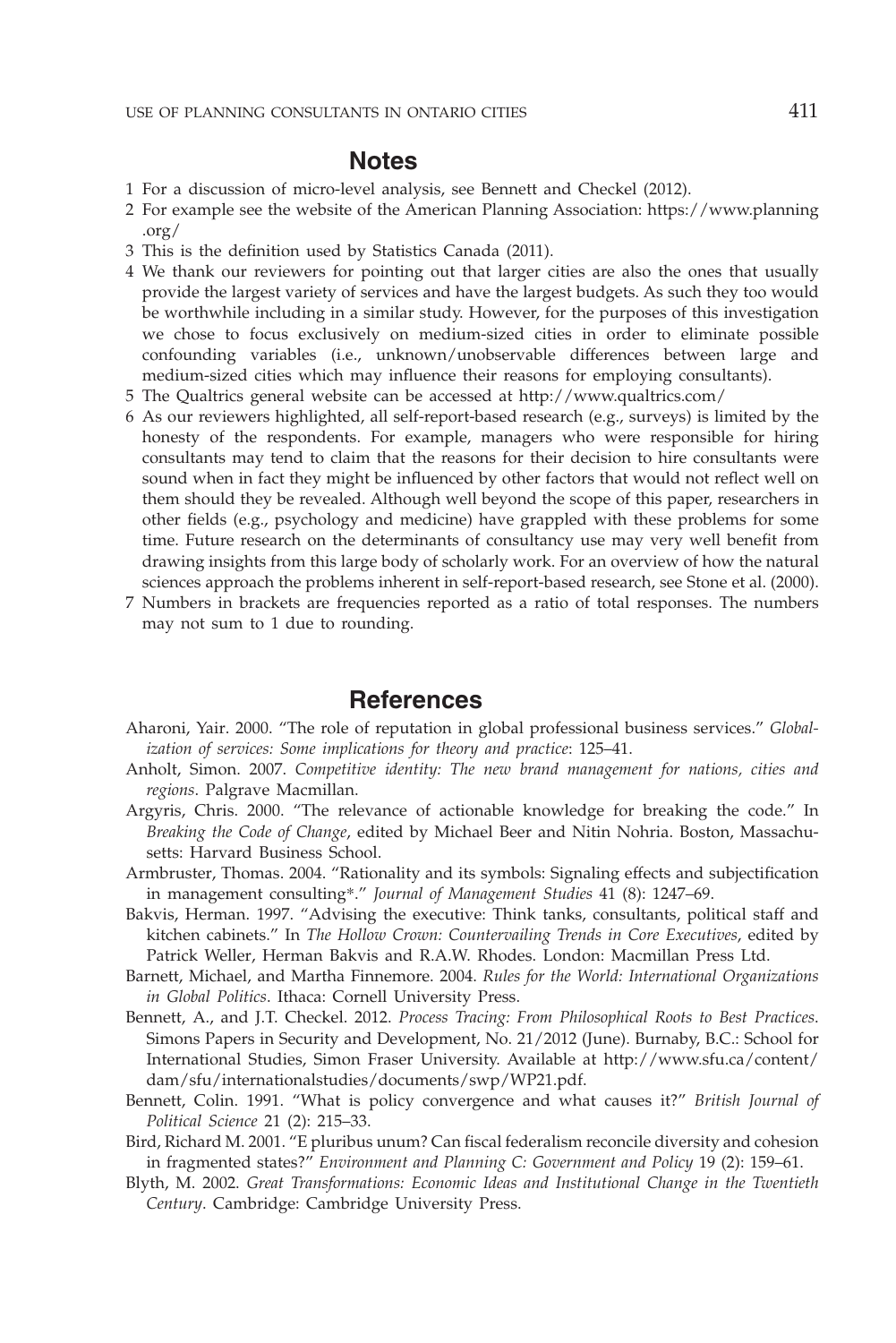- Box, Richard C. 1999. "Running government like a business: Implications for public administration theory and practice." *The American Review of Public Administration* 29 (1) March: 19–43.
- Canadian Association of Management Consultants. 2012. *2011 Management Consulting Industry Study*. Toronto: CMC-Canada.
- Cobban, Timothy. 2003. "The political economy of urban redevelopment: downtown revitalization in London, Ontario, 1993–2002." *Canadian Journal of Urban Research* 12 (2) Winter: 231–48.
- Conway, Patrick. 1994. "IMF lending programs: Participation and impact." *Journal of Development Economics* 45 (2): 365–91.
- Dahl, Robert A. 1961. *Who Governs? Democracy and Power in an American City*. New Haven: Yale University Press.
- Diefenbach, Thomas. 2009. "New public management in public sector organizations: The dark sides of managerialistic enlightenment." *Public Administration* 87 (4) December: 892–909.
- Dolowitz, David, and David Marsh. 1996. "Who learns what from whom: A review of the policy transfer literature." *Political Studies* 44 (2) June: 343–57.
- Domhoff, George William. 2009. *Who Rules America? Challenges to Corporate and Class Dominance*. Englewood Cliffs: Prentice-Hall.
- Goldstein, Morris, and Peter Montiel. 1986. "Evaluating fund stabilization programs with multicountry data: Some methodological pitfalls." *IMF Staff Papers* 33: 304–44.
- Glucker, Johannes, and Thomas Armbruster. 2003. "Bridging uncertainty in management consulting: The mechanisms of trust and networked reputation." *Organization Studies* 24 (2): 269–97.
- Haggard, Stephan, and Robert R. Kaufman. 1992. *The Politics of Economic Adjustment: International Constraints, Distributive Conflicts, and The State*. Princeton, N.J.: Princeton University Press.
- Hood, Christopher, and Michael W. Jackson. 1991. *Administrative Argument*. Aldershot, U.K.: Dartmouth Publishing Company.
- Howlett, Michael. 2009. "Policy analytical capacity and evidence-based policy making: Lessons from Canada." *Canadian Public Administration* 52 (2) June: 153–75.
- Hunter, Floyd. 1953. *Community Power Structure: A Study of Decision Makers*. Chapel Hill: University of North Carolina Press.
- International Labour Organization. 2001. "The impact of decentralization and privatization on municipal service." Report for discussion at the Joint Meeting on the Impact of Decentralization and Privatization on Municipal Service, ILO Sectoral Activities Programme, International Labour Organization, Geneva.
- Kennedy Research. 2012. *Public Sector Consulting Marketplace*. Keene, N.H.: Kennedy Information, A Bloomberg BNA Business. Available at [http://www.kennedyinfo](http://www.kennedyinfo.com/consulting/research/industry/public-sector?C=Fdw5KV33nOyhVV69&G=0lzMM1GO6d4WNitz) [.com/consulting/research/industry/public-sector?C=Fdw5KV33nOyhVV69&G](http://www.kennedyinfo.com/consulting/research/industry/public-sector?C=Fdw5KV33nOyhVV69&G=0lzMM1GO6d4WNitz) [=0lzMM1GO6d4WNitz](http://www.kennedyinfo.com/consulting/research/industry/public-sector?C=Fdw5KV33nOyhVV69&G=0lzMM1GO6d4WNitz)
- Lapsley, Irvine, and Rosie Oldfield. 2001. "Transforming the public sector: Management consultants as agents of change." *The European Accounting Review* 10 (3): 523–43.
- Lindquist, Evert. A. 2009. "There's more to policy than alignment." CPRN Research Report (May). Ottawa: Canadian Policy Research Networks.
- Lindquist, Evert, and James Desveaux. 2007. "Policy analysis and bureaucratic capacity: Context, competencies, and strategies." In *Policy Analysis in Canada: The State of the Art*, edited by Laurent Dobuzinskis, Michael Howlett and David Laycock. Toronto: University of Toronto Press.
- Moore, Karl, and Julian Birkinshaw. 1998. "Managing knowledge in global service firms: Centers of excellence." *Academy of Management Executive* 12: 81–92.